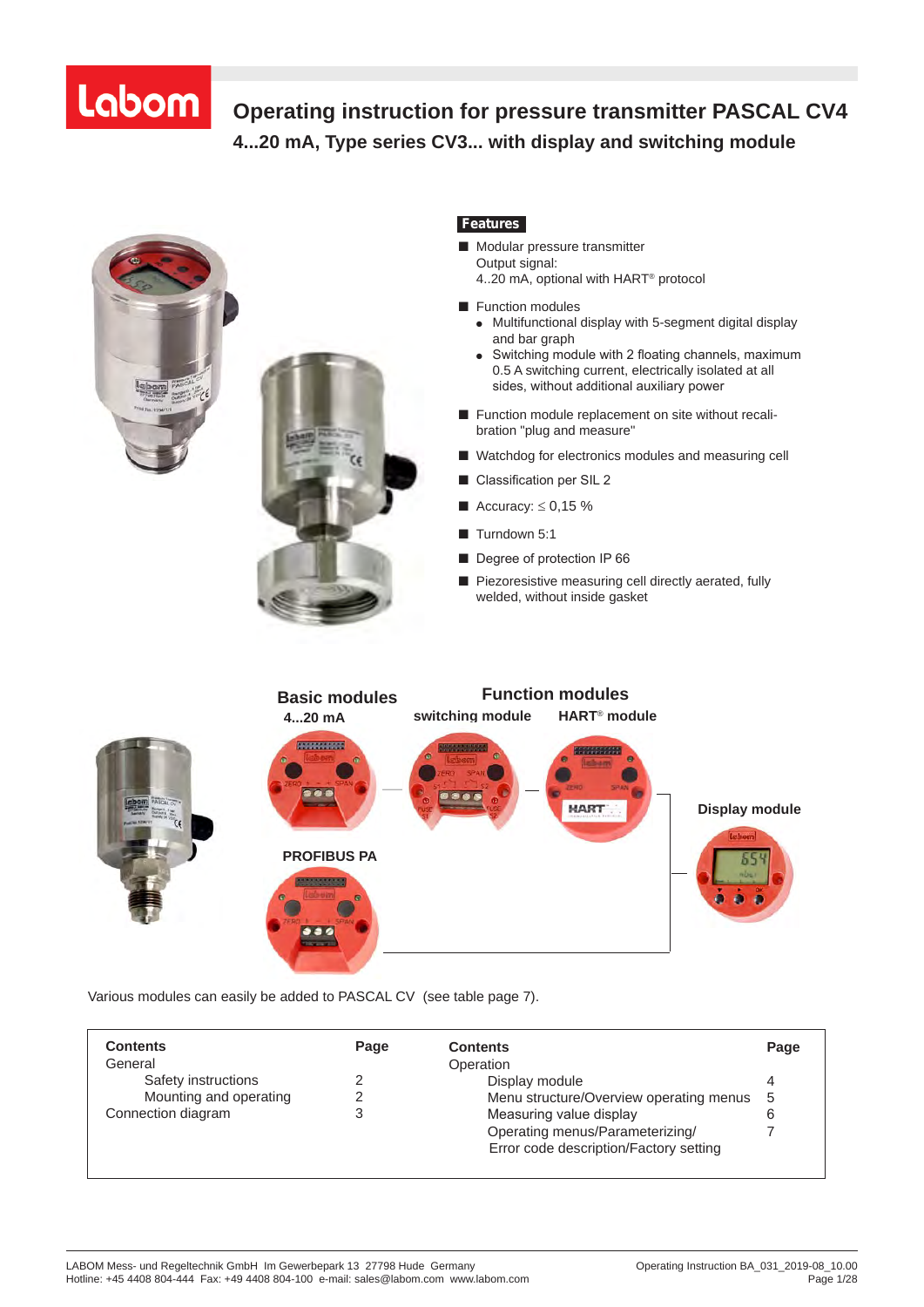These operating instructions refer to installation, commissioning, servicing and adjustment. Statutory regulations, valid standards, additional technical details in the relevant data sheet, details of the type plate and any additional certificates are to be observed along with these operating instructions.

- **Installation, operation and maintenance of the instrument may be** executed by authorized personnel, only, using suitable equipment.
- Warning: If the instrument is used incorrectly it is possible that serious injuries or damage can occur!
- Prior to the disassembly of the pressure transmitter the impulse ducts between the measuring transmitter and the process have to be locked and relieved from pressure.
- The standard nominal pressure rating and the permissible operating temperature of the gasket should be observed for all process connections. Operation outside the allowed nominal pressure rating, especially with clamp connections, is only possible with suitable clamps. In this case, note DIN 32676 for stipulations on heat resistance.
- **Pressure transmitters that are mechanically defective can cause** injuries or give rise to process faults. Suitable precautions should be taken to avoid this.

## $\epsilon$ *CE marking*

The CE marking on the instruments certifies compliance with valid EU directives for bringing products to market within the European Union. The following directives are met:

| <b>EMC</b> directives        | <b>EMC</b> | 2004/108/EC |
|------------------------------|------------|-------------|
| Pressure Equipment Directive | <b>PFD</b> | 97/23/EC    |

- **Before mounting the instrument ensure that pressure range,** overpressure resistance, media compatibility, thermostability and pressure port are suitable for the process at hand.
- Conduct process installation before electrical installation.
- Measuring instruments that should not have any oil or grease residues in the pressure port are marked "Free of oil and grease".
- Gaskets must be chosen that are suited to the process connection and resistant to the measured medium.
- Check for pressure tightness when commissioning the transmitter.
- Do not insulate the temperature decoupler, as this would reduce the decoupling effect. Follow DIN 32676.
- Wire up the instrument with power switched off.
- The housing in protection class IP 66 consists of a two chamber system in which the measuring cell is aerated directly in relation to the environment by means of a PTFE filter system.
- The instrument can only be protected against electromagnetic interference (EMC) when the conditions for screening, earthing, wiring and potential isolation are met during installation.
- The mounting position should be taken into consideration when checking the zero output. Standard transmitters are adjusted at the factory for vertical mounting. Changes to the mounting position can cause zero shifts at pressure ranges < 2 bar. These drifts can be corrected by adjustment on site.
- When the instrument is opened any contact with the electrical connections can affect the signals. This situation can be avoided by switching off the supply voltage or by disconnecting the signal circuit.
- The types of protection IP66 are only achieved, when the threaded ring has been screwed tight after electrical connection/parameterization.
- The instrument requires no maintenance.

## *General Switched outputs*

- When connecting circuits to the contacts be sure the polarity (+ and - as indicated) is correct.
- $\overline{\phantom{a}}$  To avoid high electrical currents only connect the circuits when the supply voltage is switched off.
- Do not exceed the specified maximum voltage 30 V DC! When the installation is properly carried out the contacts
- cannot be damaged by overloading. (Thermal fuses) Safety instructions **Safety** instructions **Safety** instructions **Safety** instructions **Safety** instructions **SAFET** fault-free operations have been reinstated.
	- **Be sure to follow the instructions on page 4 of this** manual!

#### *Instructions for the operation with diaphragm seal*

- To avoid soiling and damage remove protective cap or wrapping in front of the separating diaphragm before mounting.
- Do not touch the flush mounted separating diaphragm, as there is a danger of deformation at measuring ranges to 10 bar / 150 psi. Instrument zero point and measuring characteristics could also be affected.
- Measuring instrument and diaphragm seal are a closed system and should not be separated.
- Avoid overtightening the process screw joints as this can result in zero displacements at the pressure transmitter (fixing error).
- When using systems with capillary for vacuum measurements always mount the pressure transmitter underneath the diaphragm seal. The instruments are set at the factory with pressure transmitter and diaphragm seal at the same height. Correct any differences in height between diaphragm seal and pressure transmitter arising from conditions on site on the pressure transmitter when placing the instrument into operation (see "Setting the measuring range"). When correcting for elevation be aware of the adjustment limits.
- Be sure to install and securely fasten the capillary to avoid vibrations. Roll up overlengths with a minimum radius of 50 cm. Shock and changes in temperature can impact on measurements.
- **Mounting and operating and service and ambient temperatures can cause zero and ambient temperatures can cause zero** displacements at the pressure transmitter with some system designs. We can supply you with an error analysis.

## *Functional safety*

per IEC 61508 SIL 2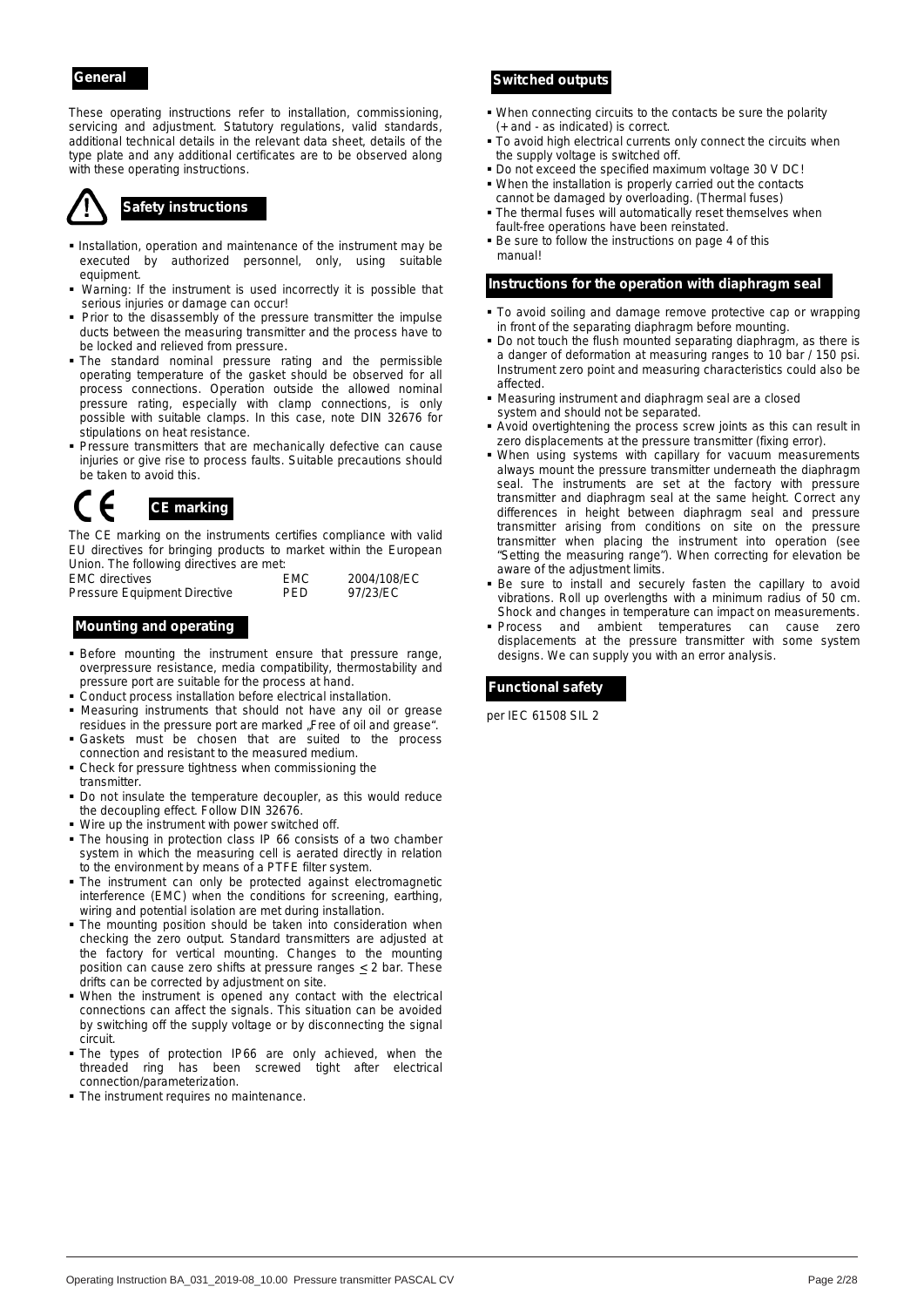**Hysteresis functions** 

#### **Bircular plug connector**

color code as Binder series 763



# **Basic module 4...20 mA Note of the Switching Switching module**

Internal terminals with cable gland design



### **Switching module**

exchanged/added when the power

supply has been switched off!

when the power of the power

Two terminals (+ and -) are available for connecting the two direct current switching the two direct current switching outputs. The two direct current switching outputs. The two direct current switching outputs. The connec The switching outputs are galvanical limited from each other and from the other and from the other transmitter



Modules may only be  $\Box$ 

Modules may only be when the power switched off!

cable gland design: remove switching module to connect basic module!

## **Note on the electrical connection of the switching module**

Two terminals (+ and -) are available for connecting the two direct current switching outputs.

The switching outputs are galvanically isolated from each other and from the other transmitter (500 VAC).

The switching output can never be destroyed if the maximum switching voltage 30 VDC is observed.

The internal resistance of the switching output is approx. 0.3 Ohm (when  $I_S = 0.5$  A) in switched status.

In the event of reversed voltage, the switching output is switched (internal diode).  $\alpha$  iternal diode). Iterative application on the voltage application of the voltage application of the voltage application of the voltage application of the voltage application of the voltage application of the voltage a

If the switched current exceeds the nominal current 500 mA then an automatically resetting thermal fuse is activated. A holding current establishes itself which depends on the level of the voltage applied. then an automatically resetting thermal fuse is activated. A holding  $\alpha$  applied. Switched or the power supplied or the power supplied circuit has been switched or the switched official reduced.

The fuse only resumes its low Ohmic state when the current drops dramatically below the holding current because the switching output has been switched off/ disconnected or the power supply on the switched circuit has been switched off/ reduced. drops dramatically below the holding current because the switching the switched circuit has been switched off/ reduced.

If the switching output is correctly connected (not reversed) the "FUSE S1" and "FUSE S2" LEDs indicate that the fuse has been activated. This requires a minimum power supply of 3 V on the switched circuit.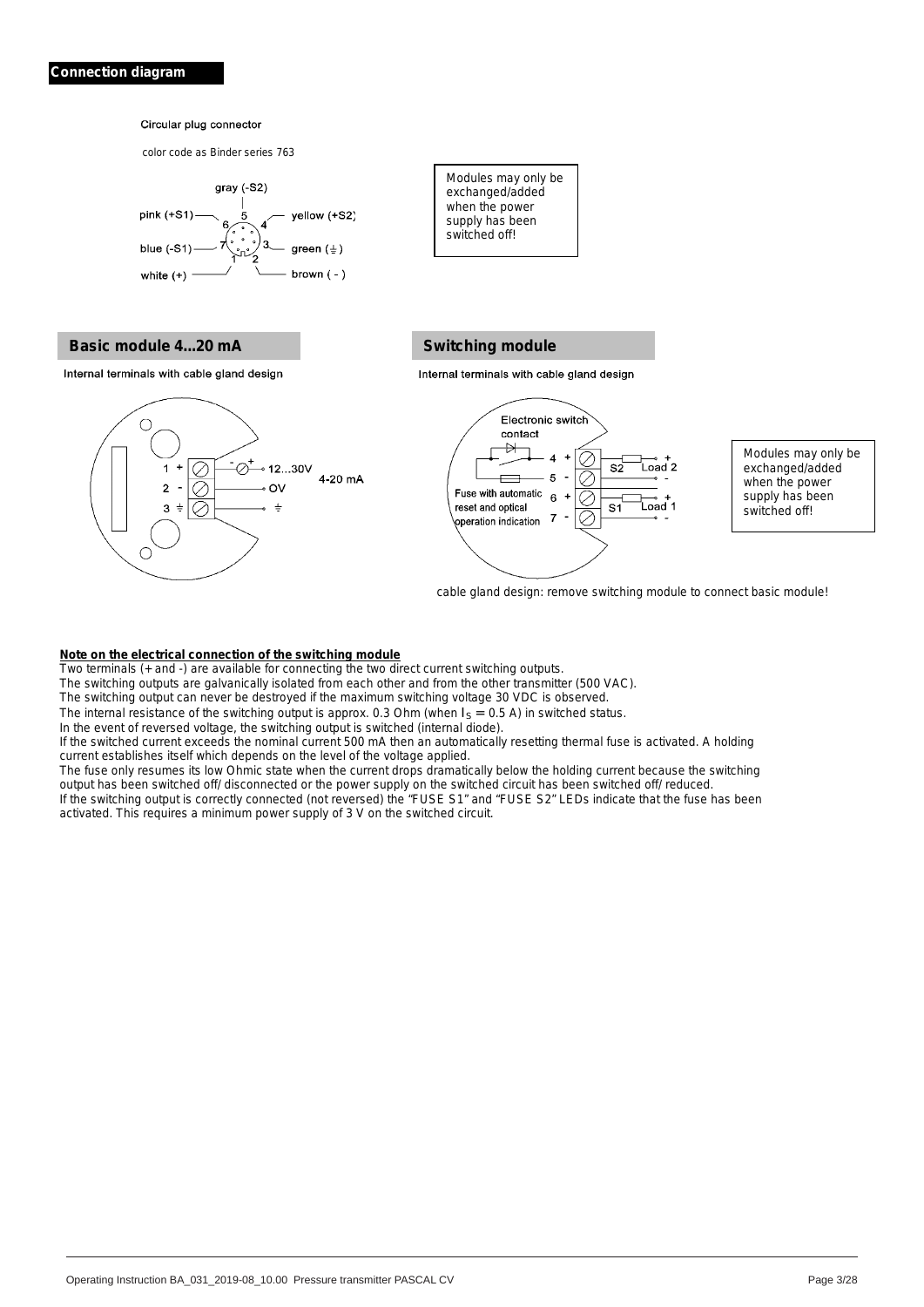## *Operation of pressure transmitter PASCAL CV with display module SW Rev. 1.0*

The standard ex-works setting for the display module can be found in the table on page 7.

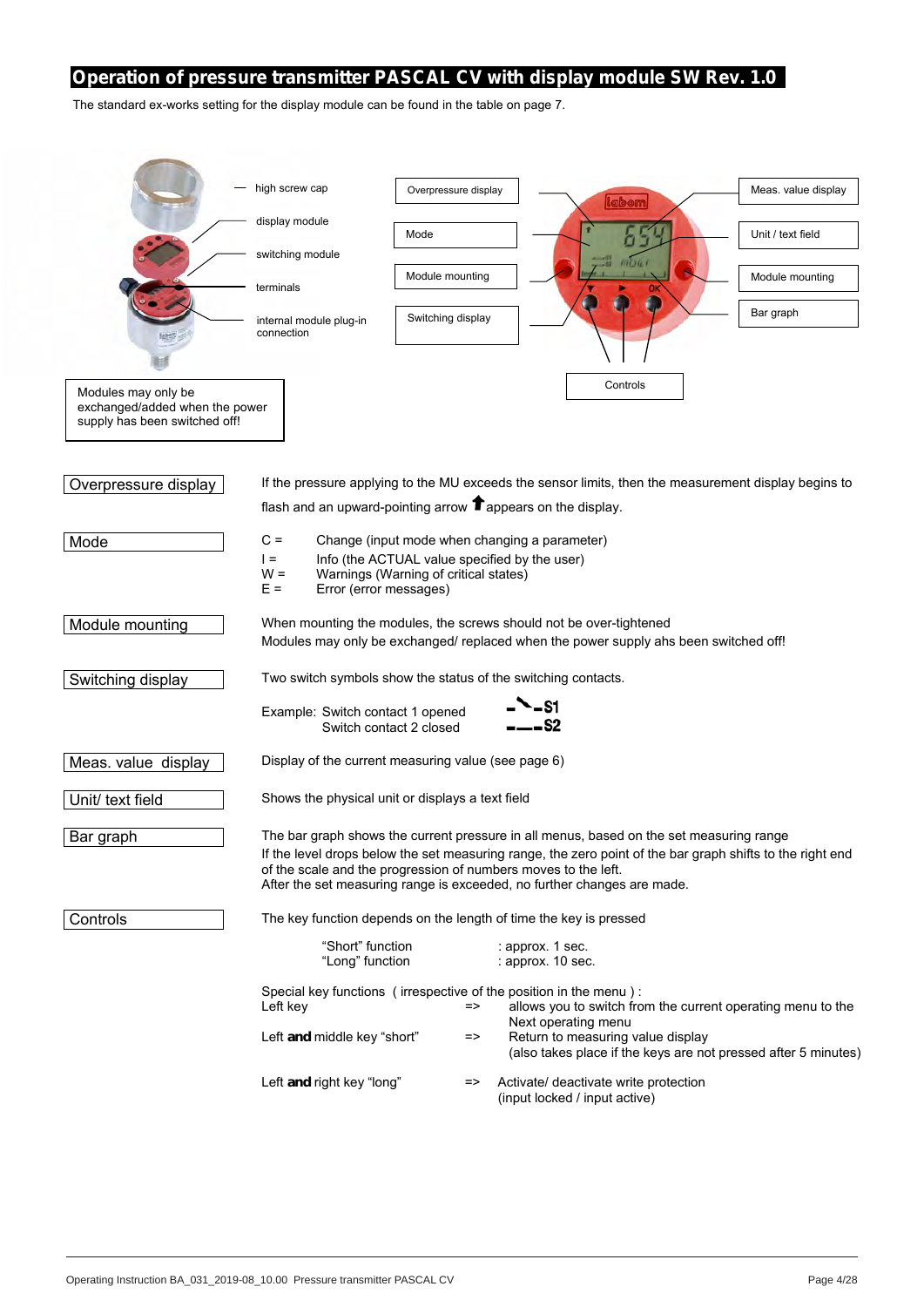## *Menu structure*

The transmitter is configured by means of an input menu with the following structure:



x) the left button allows you to switch from the current operating menu to the next operating menu.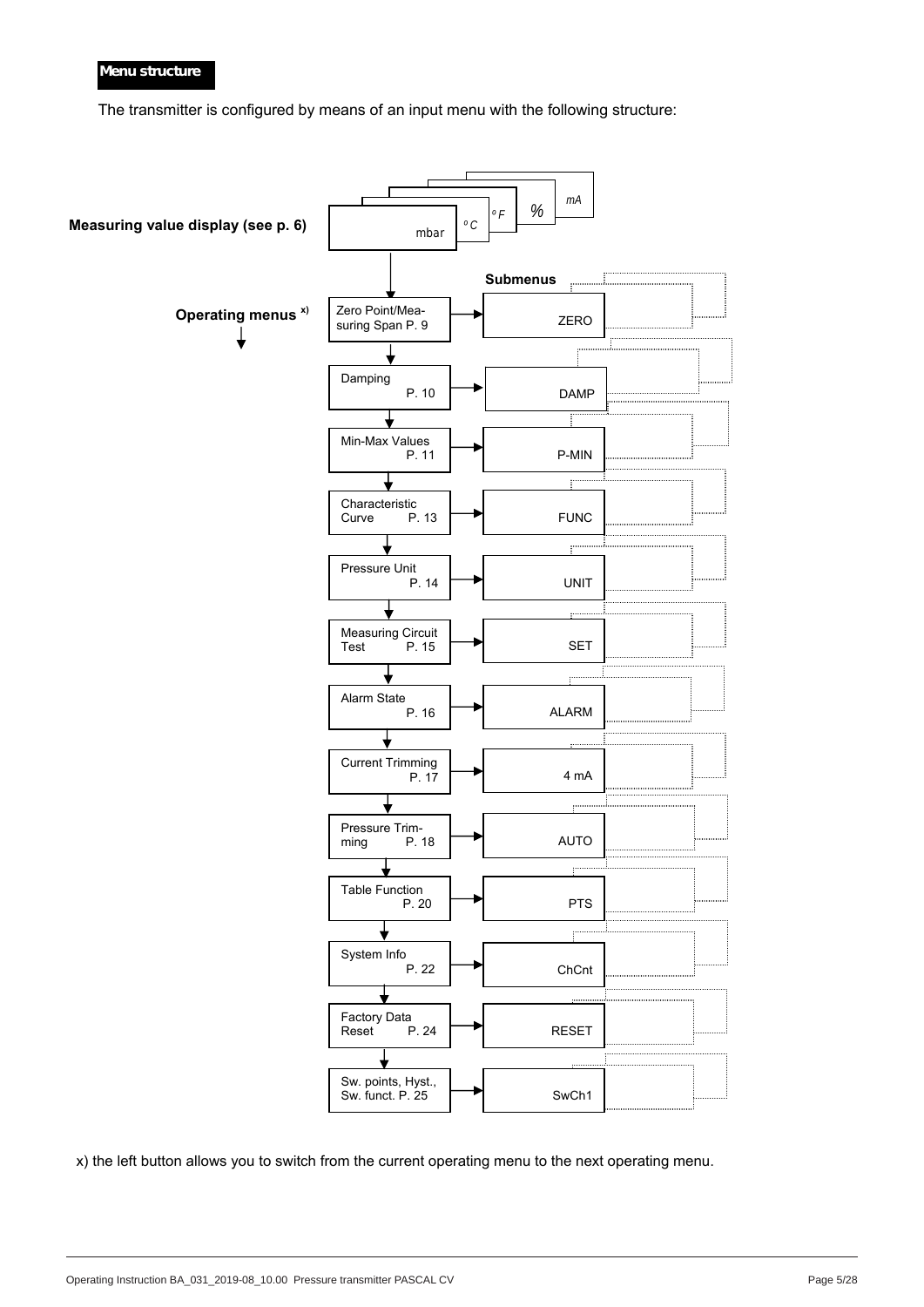## **1. Measuring value display**



## **Selecting Measuring value display as standard display**

One of these displays can be selected as the standard display.

1. Select with the middle button

2. Confirm with the right button OK

Note: The left button  $\overline{(\cdot)}$  takes you to the operating menu level (see following pages).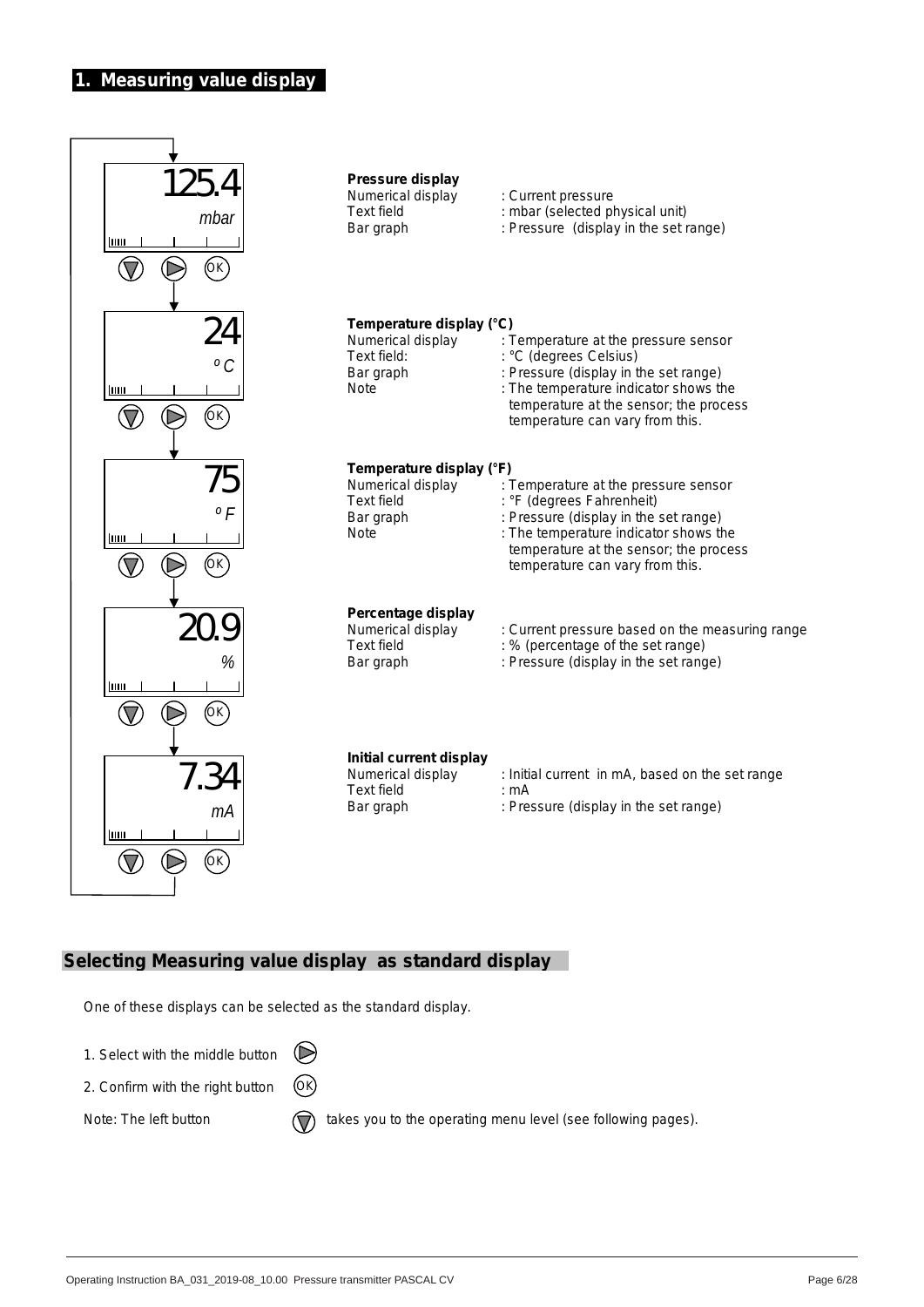# *Operating menus and parameterizing Description of further function modules*

Please check the following table for further information concerning the operating menu of the display module and switching module (grey marked).

Various function modules can easily be added to PASCAL CV (see table).

These modules can be exchanged or extended with ease on site without having to recalibrate or remove the device from the process ("plug and measure"). Automatic module detection renders programming redundant. Note: Modules may only be exchanged/added when the power supply has been switched off!

|                           | display of display  | parameter                                                     |                                 |                           | basic module                     |                                  | function modules  |                              |  |
|---------------------------|---------------------|---------------------------------------------------------------|---------------------------------|---------------------------|----------------------------------|----------------------------------|-------------------|------------------------------|--|
| operating menus           | module              | variability                                                   | standard                        |                           | 420 mA   PROFIBUS                | switching<br>module              | display<br>module | $HART^{\circledR}$<br>module |  |
| zero point                | <b>RANGE / Zero</b> | see instrument ranges                                         | nominal range                   | X                         | $\mathsf{x}$                     | $\mathsf{x}$                     | $\mathsf{x}$      | x                            |  |
| measuring span            | RANGE / Span        | see instrument ranges                                         | nominal range                   | $\boldsymbol{\mathsf{x}}$ | x                                | $\boldsymbol{\mathsf{x}}$        | $\mathsf{x}$      | х                            |  |
| damping                   | <b>DAMP</b>         | 0.0120.0 sec.                                                 | $0.0$ sec.                      | W                         | X                                | $\overbrace{\qquad \qquad }^{}$  | $\mathsf{x}$      | x                            |  |
| min-max-values            | HI/LO               | pressure and temperature<br>ressetable                        |                                 |                           | x                                |                                  | $\mathsf{x}$      | x                            |  |
| characteristic            | <b>FUNC</b>         | linear, table                                                 | linear                          | W                         |                                  |                                  | $\mathsf{x}$      | x                            |  |
| pressure unit             | <b>UNIT</b>         | bar, mbar, kPa, MPa, mmH2O,<br>mH2O, kg/cm <sup>2</sup> , psi | bar                             | W                         | x                                |                                  | $\mathsf{x}$      | x                            |  |
| measuring circuit<br>test | LOOP                | $3.5522$ mA                                                   |                                 |                           |                                  |                                  | X                 | x                            |  |
| alarm state               | <b>ALARM</b>        | $<$ 3.6 mA, $>$ 21.0 mA                                       | $<$ 3.6 mA                      | W                         |                                  |                                  | $\mathsf{x}$      | x                            |  |
| current trimming          | <b>I-CAL</b>        | $-2 \%+5 \%$                                                  |                                 | $\qquad \qquad -$         | $\overbrace{\phantom{12322111}}$ | $\overbrace{\phantom{12322111}}$ | $\mathsf{x}$      | x                            |  |
| pressure trimming   P-CAL |                     | zero point -50+50% o.n.range<br>span -10+10 % of nom. range   |                                 | $\qquad \qquad -$         | x                                | $\overbrace{\hspace{15em}}$      | X                 | X                            |  |
| table function            | <b>TABLE</b>        | 231 points in table                                           | $0% = 4 mA$<br>$100 \% = 20 mA$ |                           | $\qquad \qquad$                  |                                  | $\mathsf{x}$      | x                            |  |
| system info               | <b>INFO</b>         | software, serial number<br>revision level                     |                                 |                           | x                                |                                  | $\mathsf{x}$      | x                            |  |
| factory data reset        | <b>RESET</b>        |                                                               |                                 |                           | x                                |                                  | $\mathsf{x}$      | x                            |  |
| switch points             | <b>SWCH1(2)</b>     | 0.0100.0 % of nominal range                                   | 50 %                            | $\qquad \qquad -$         | X                                | $\boldsymbol{\mathsf{x}}$        | $\mathsf{x}$      | x                            |  |
| hysteresis                | SWCH1(2)/Hyst.      | 0.0100.0 % of nominal range                                   | 0.1%<br>hyster.falling          |                           | x                                | W                                | $\mathsf{x}$      | x                            |  |
| switching function        | SWCH1(2)/SwTyp      | breaker, maker                                                | breaker                         |                           | x                                | W                                | $\mathsf{x}$      | x                            |  |
| write protection          |                     | ON, OFF                                                       | <b>OFF</b>                      | $\boldsymbol{\mathsf{x}}$ | x                                | X                                | X                 | x                            |  |

 $x =$  configurable

 $w =$  factory setting

#### *Error code description*

**Four-Digit Error Code Display** 

|                              | <b>System Errors</b>                                     |
|------------------------------|----------------------------------------------------------|
| W-DOG<br><b>ERROR</b>        | Device software not running correctly.                   |
| <b>FLASH</b><br><b>ERROR</b> | Device parameters invalid.                               |
| <b>BrdGE</b><br><b>ERROR</b> | Bridge is faulty.                                        |
| SnSr                         | Error in sensor module or this basic module cannot       |
| nmbr                         | access the sensor.                                       |
| bASE                         | The sensor module has been replaced or there is an error |
| ChkEr                        | in the basic module.                                     |
| SnSr<br>ChkEr                | Error in sensor module (compensation table/set-up data)  |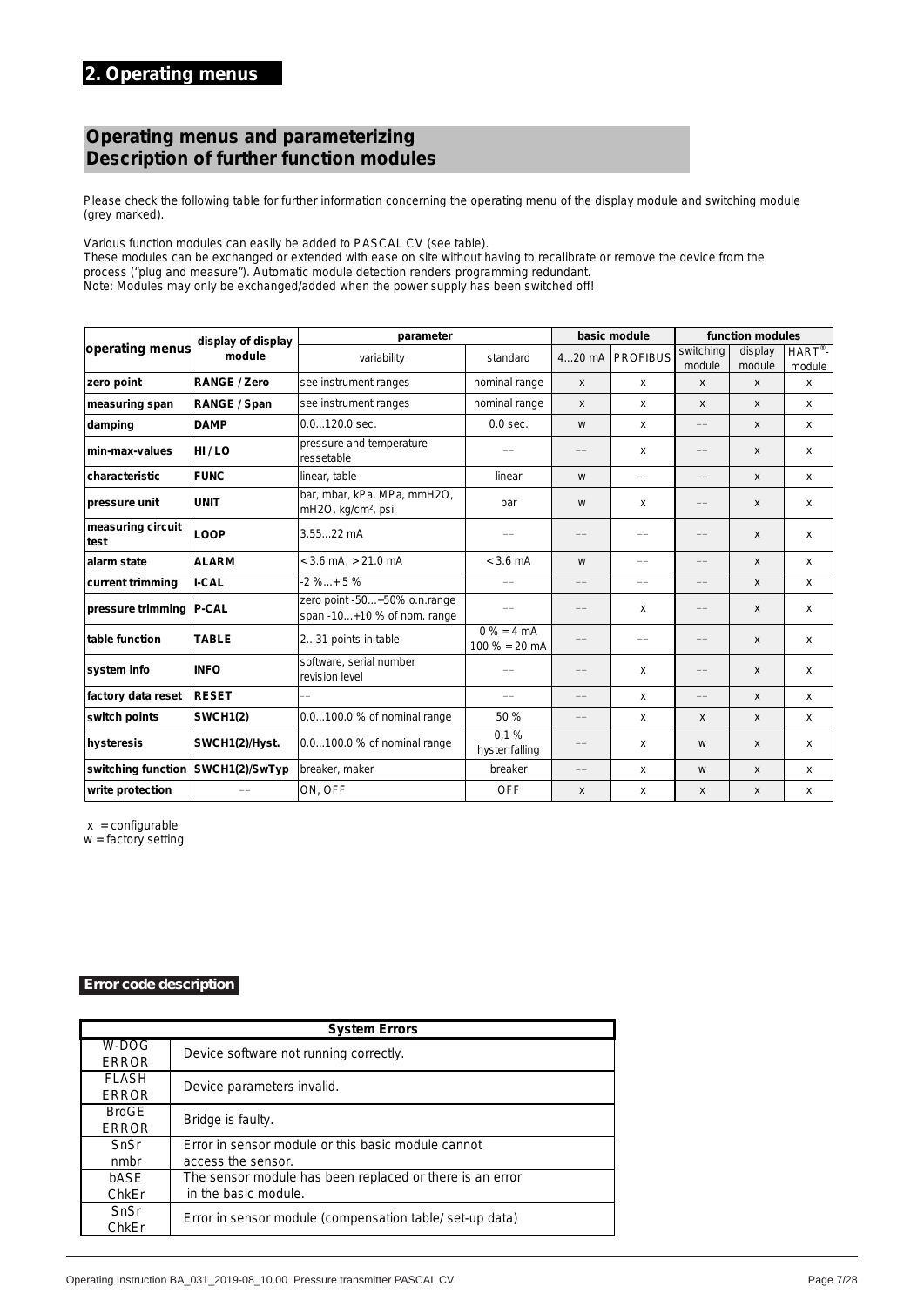## **Four-Digit Error Code Display**

| $\bf{0}$                                  |                | 0<br>$\bf{0}$                                               |                                                                                                                                                                                                                                                                                                                                                                                                                                                                                                                                                                                                                                                               |
|-------------------------------------------|----------------|-------------------------------------------------------------|---------------------------------------------------------------------------------------------------------------------------------------------------------------------------------------------------------------------------------------------------------------------------------------------------------------------------------------------------------------------------------------------------------------------------------------------------------------------------------------------------------------------------------------------------------------------------------------------------------------------------------------------------------------|
|                                           |                | 0<br>1<br>$\mathbf 2$<br>3<br>4<br>5<br>6<br>$\overline{7}$ | Fourth Digit in Error Code in PASCAL CV Display Module<br>No error.<br>Pressure outside nominal measuring range.<br>Temperature outside specified range.<br>Pressure outside nominal measuring range and temperature outside specified range.<br>Analog output limited to current value.<br>Pressure outside nominal measuring range and analog output limited to current value.<br>Temperature outside specified range and analog output limited to current value.<br>Pressure outside nominal measuring range; temperature outside specified range;<br>and analog output limited to current value.<br>Third Digit in Error Code in PASCAL CV Display Module |
|                                           |                | 0<br>8                                                      | No error.<br>General device error (always shown with other errors)                                                                                                                                                                                                                                                                                                                                                                                                                                                                                                                                                                                            |
|                                           | $\bf{0}$       | No error.                                                   | Second Digit in Error Code in PASCAL CV Display Module                                                                                                                                                                                                                                                                                                                                                                                                                                                                                                                                                                                                        |
|                                           | $\overline{2}$ |                                                             | A memory cell in the microprocessor is faulty.                                                                                                                                                                                                                                                                                                                                                                                                                                                                                                                                                                                                                |
|                                           |                |                                                             | <b>First Digit in Error Code in PASCAL CV Display Module</b>                                                                                                                                                                                                                                                                                                                                                                                                                                                                                                                                                                                                  |
| $\mathbf 0$                               | No error.      |                                                             |                                                                                                                                                                                                                                                                                                                                                                                                                                                                                                                                                                                                                                                               |
| $\mathbf{1}$                              |                |                                                             | Data in sensor module invalid.                                                                                                                                                                                                                                                                                                                                                                                                                                                                                                                                                                                                                                |
| $\overline{2}$<br>$\overline{\mathbf{3}}$ |                |                                                             | Data in basic module invalid.<br>Data in sensor and basic module invalid or do not match.                                                                                                                                                                                                                                                                                                                                                                                                                                                                                                                                                                     |
| 4<br>8                                    |                |                                                             | Connected sensor not detected by basic module.<br>Measuring bridge / pressure sensor faulty.                                                                                                                                                                                                                                                                                                                                                                                                                                                                                                                                                                  |

*Digits on a gray background indicate errors that can only be remedied by the manufacturer. All other issues can be remedied by the customer.*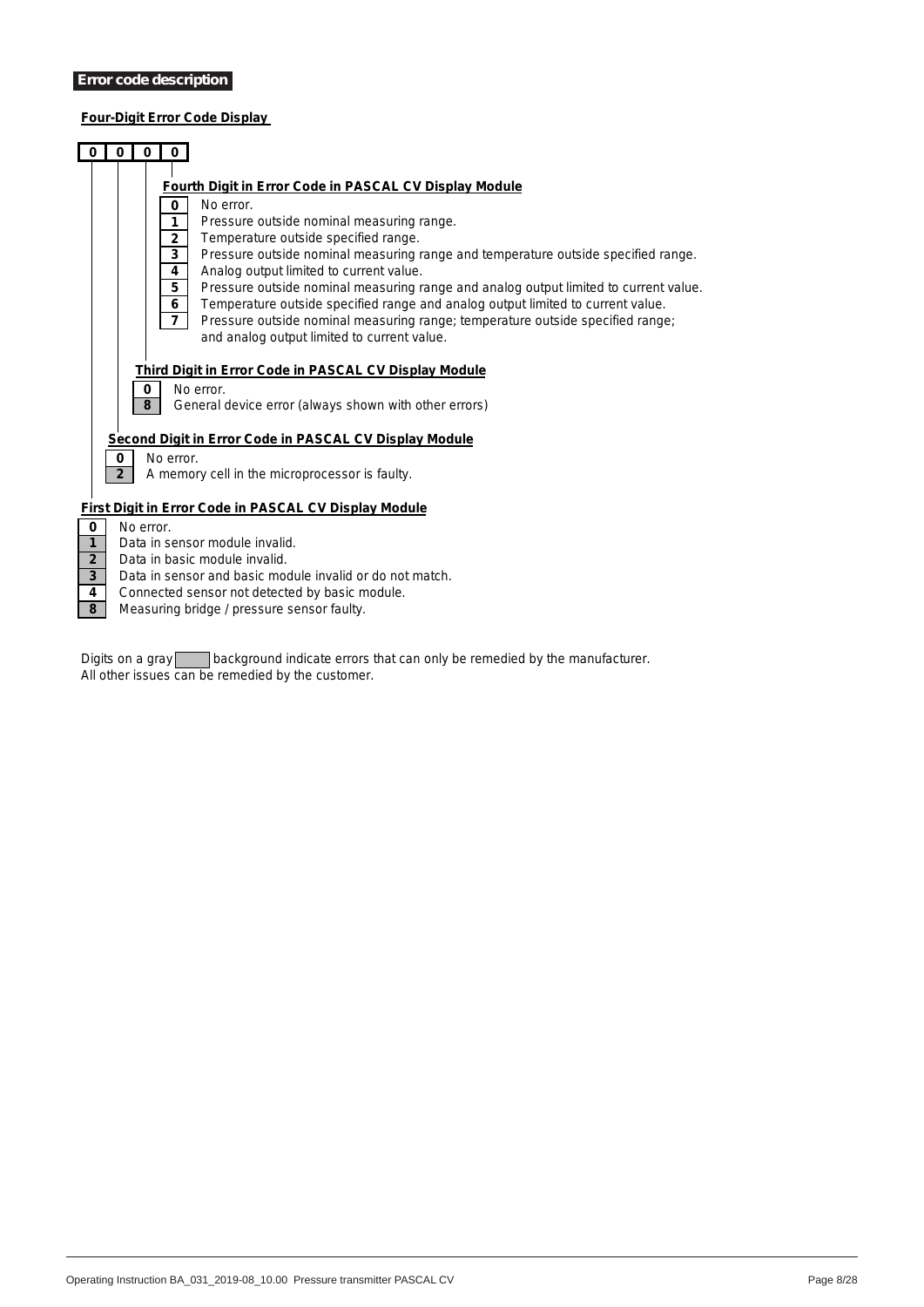# **2.1 Setting the measuring range (operating menu: Zero Point/Measuring Span)**

## **Notes:**

- **-** Changing the zero point and/or span value affects the bar graph, output signal and signal display as a percentage of the measuring range.
- **-** Changes to the zero point (Zero) are also reflected in the span value, i.e. the actual measuring span remains unchanged. For example : Zero=0mbar , Span=600mbar ; changing zero to 100mbar yields a span of=700mbar
- **-** If the pressure transmitter is set outside the permitted measuring range limits (nominal range ±5 %, smallest measuring span), then the values are not applied.
- $\lceil \cdot \rceil$  Negative values are entered by setting the minus character at the point marked  $\bf{X}$  during position selection.
- **-** An inverse characteristic curve can be obtained by entering the upper pressure as zero and the lower pressure as the span value (e.g. 0 mbar => 20 mA , 600 mbar => 4 mA )



middle buttons briefly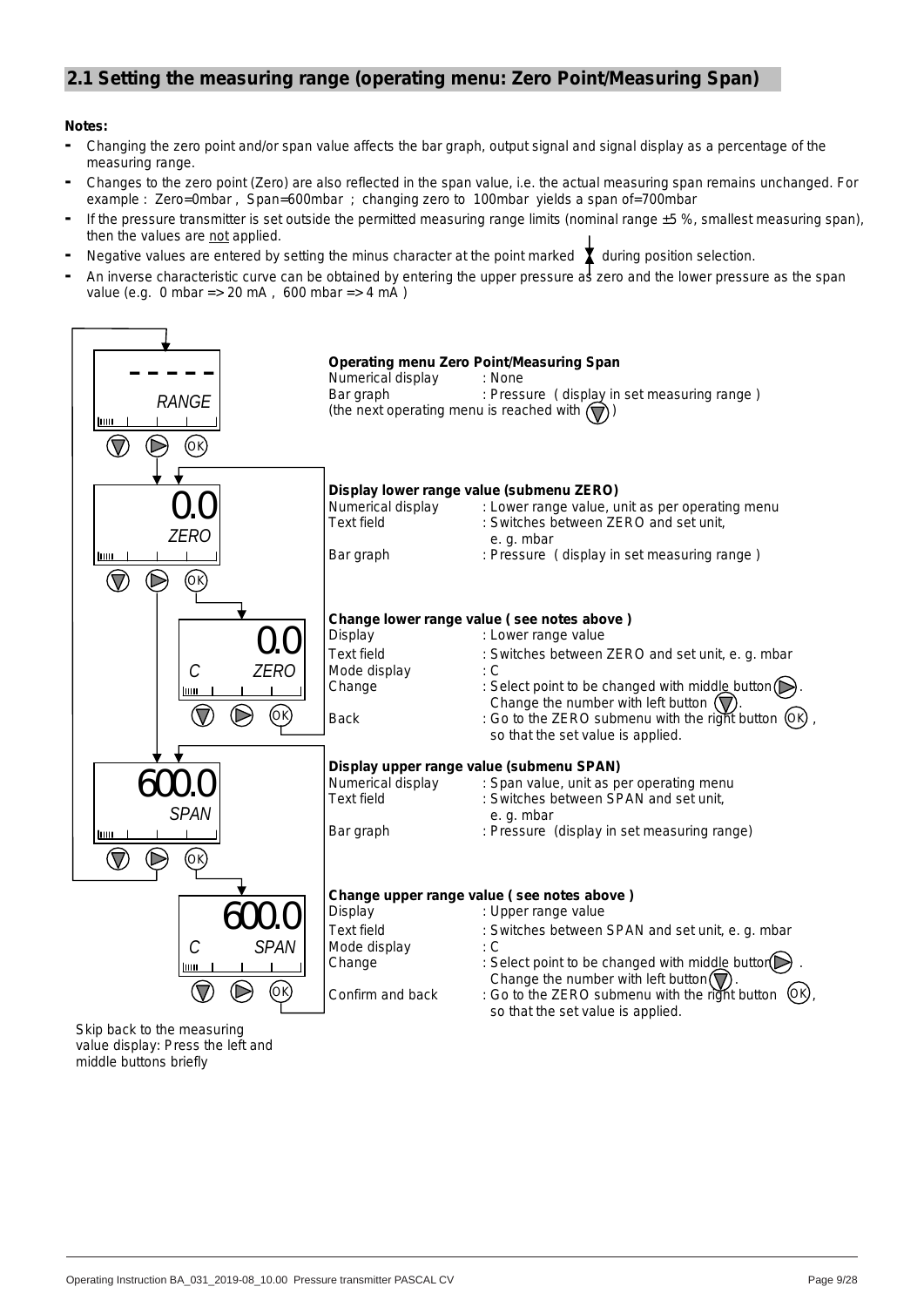# **2.2 Setting damping (operating menu: Damping)**

## **Notes:**

- Changing the damping affects the bar graph, output signal and signal display as a percentage of the measuring range.
- Possible values for damping lie between 0 and 120 sec, if the input is >120 then the value 120 is applied.
- To ensure the immediate following of display and output signal during adjustment, the damping must be set to 0 seconds during these settings.

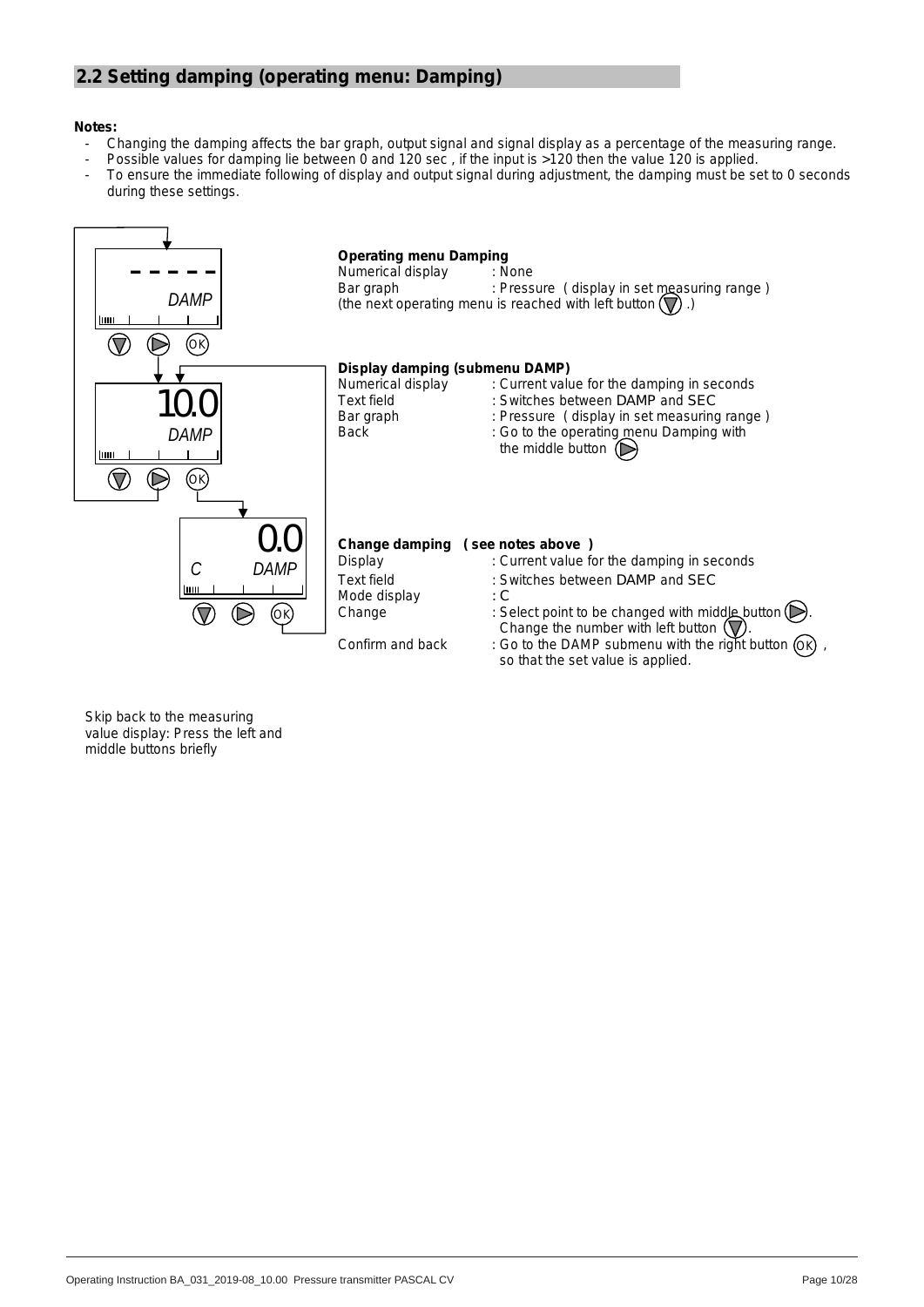# **2.3 Reading out / resetting Min-Max values (operating menu: Min-Max Values)**

The minimum and maximum pressure values (in the set unit, in this case *mbar*) and sensor temperature (in °*C*) can be read out and/or reset at this point.



*Continued on next page*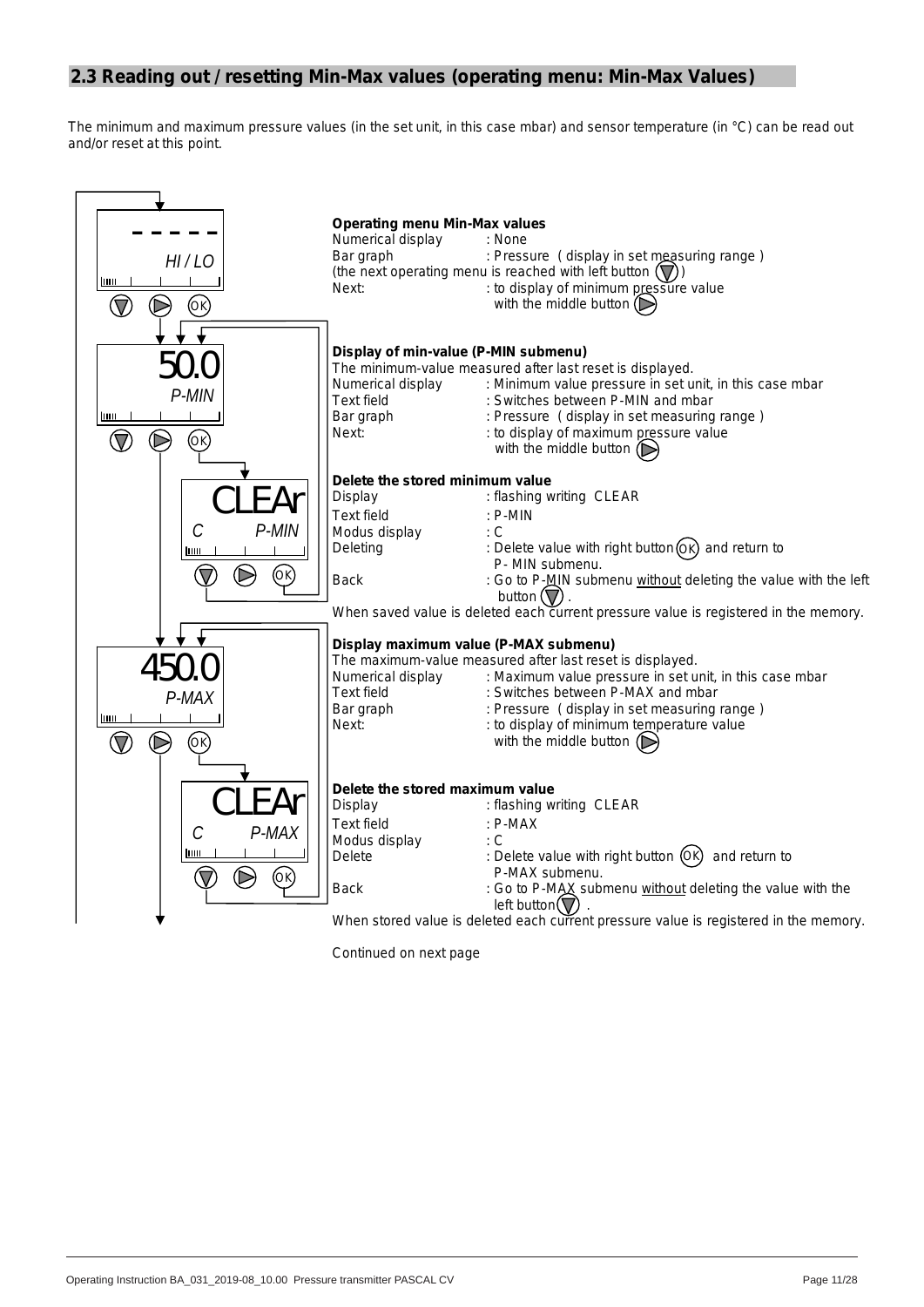# continued from page 11 **Reading out / resetting Min-Max values (operating menu: Min-Max Values)**



When stored value is deleted each current temperature value is registered in the memory.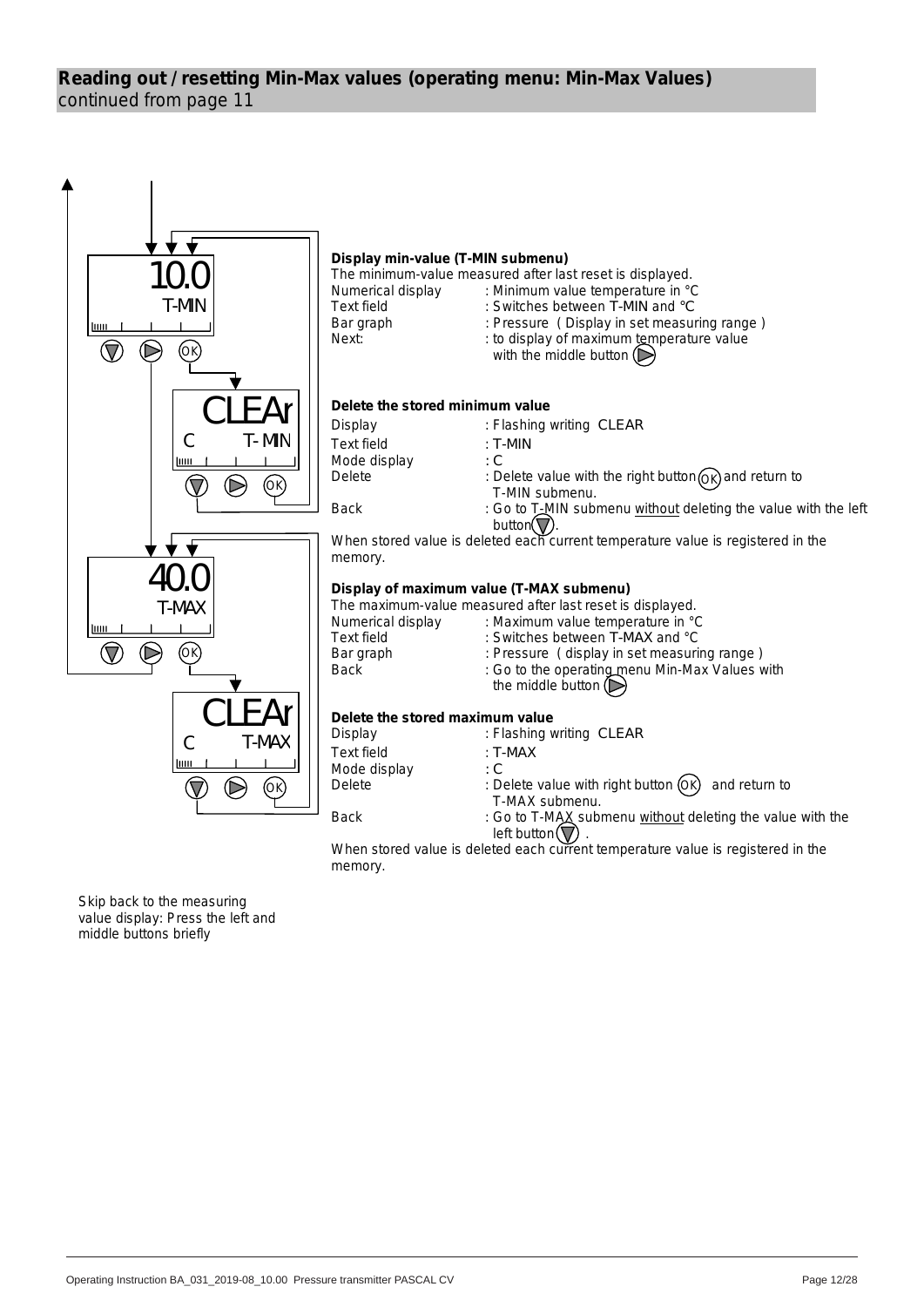# **2.4 Selecting the transmission function (operating menu: Characteristic Curve)**

### **Notes:**

- The assignment of the output signal to the pressure range (set range) can be defined here.<br>Possible settings : [LIN] linear assignment
	- [LIN] linear assignment
		- [TAb] assignment via table with 2 to 31 points (see operating menu "Table Function")
- The setting tab should only be selected if the required table has been entered in full under the Table Function operating menu.

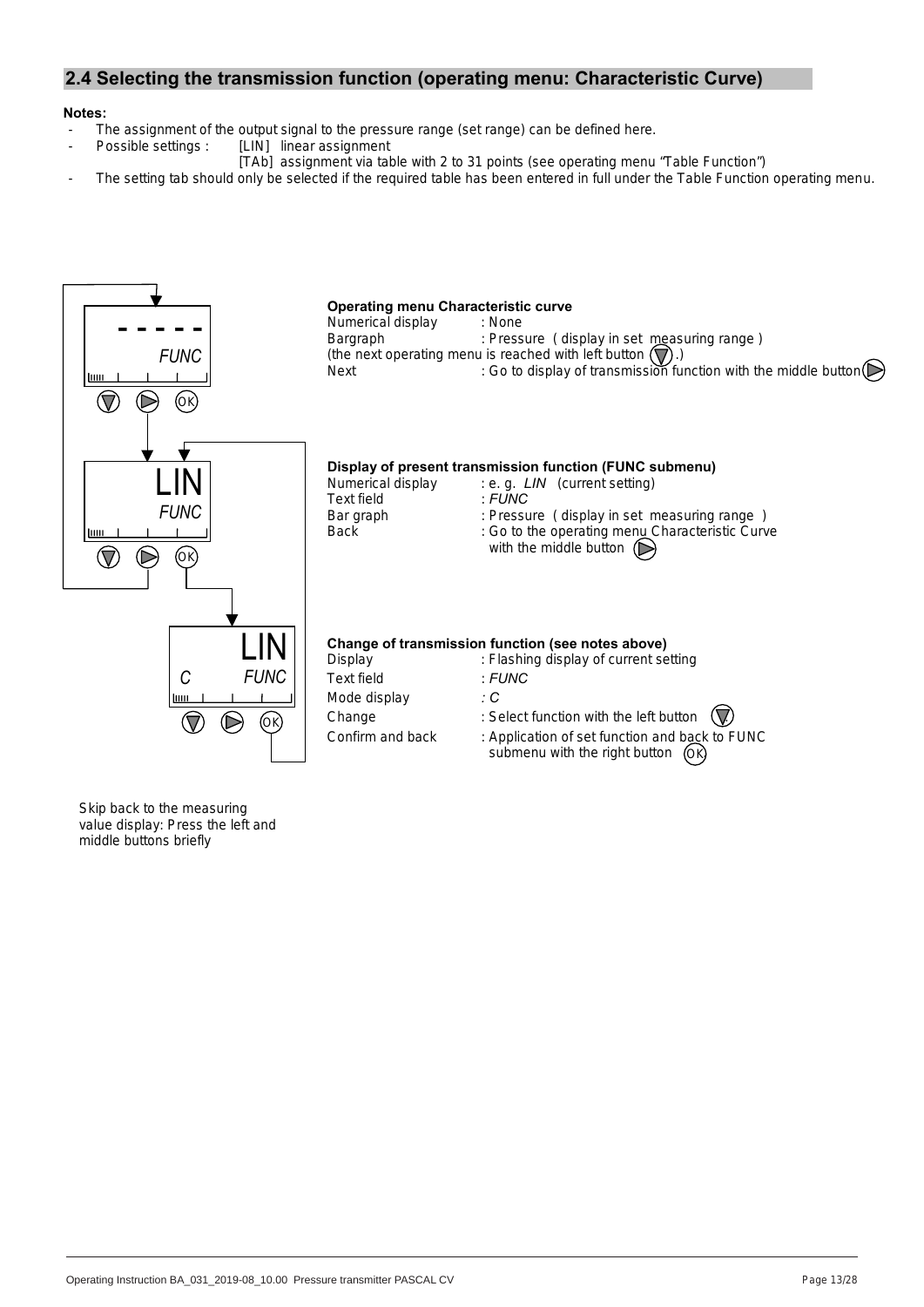# **2.5 Selecting the physical unit (operating menu: Pressure Unit)**

### **Notes:**

- The following physical units are available for display :
	- mmH2O , psi , bar , mbar , kg/cm² , KPa , MPa , mH2O
	- The following menus use the set unit :
- Measuring value display
	- Range, Min/Max values [ HI/LO], pressure adjustment [ P-CAL]

![](_page_13_Figure_7.jpeg)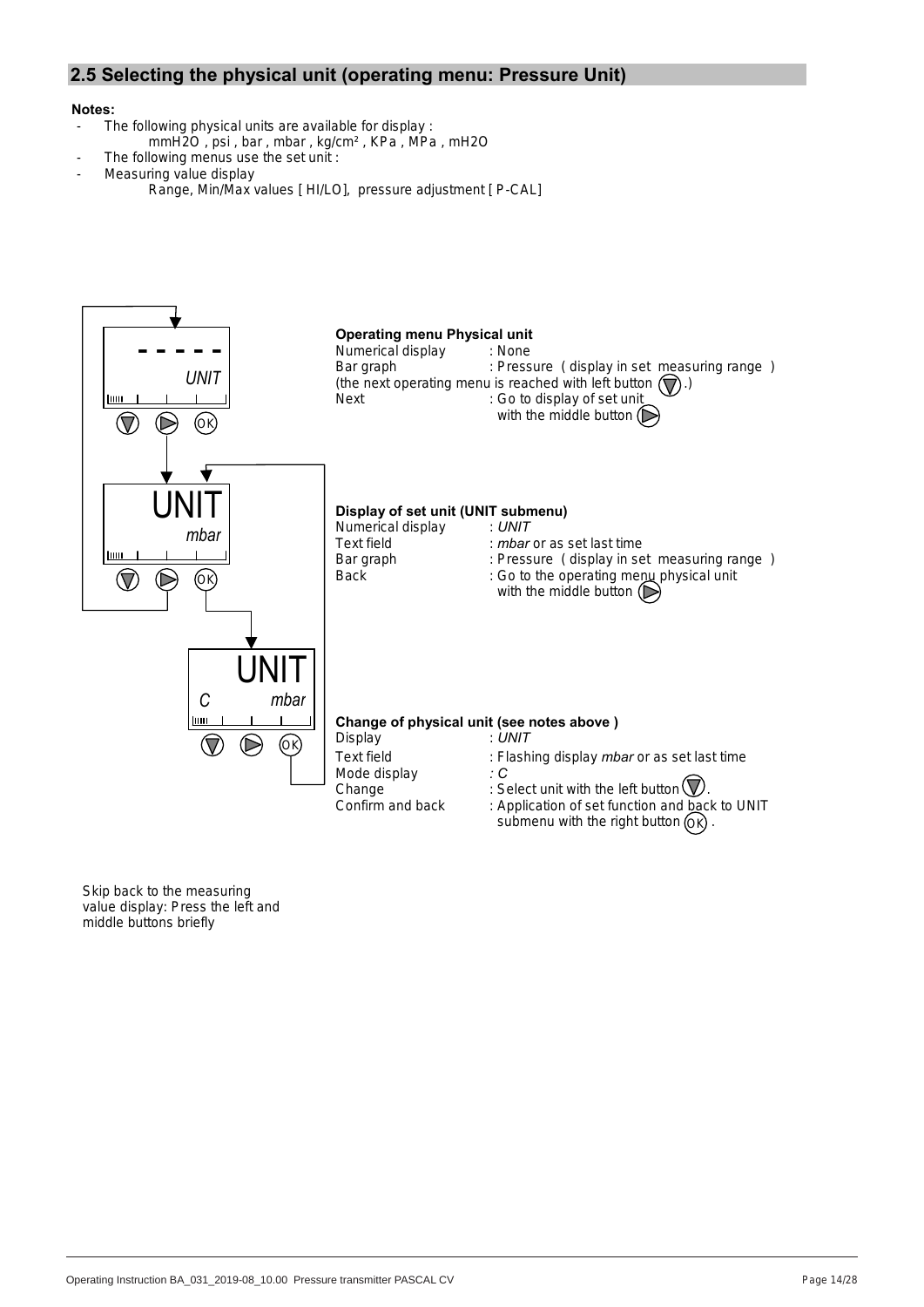## **2.6 Setting a fixed current signal (operating menu: Measuring Circuit Test)**

### **Notes:**

- A fixed value for the current signal can be set in the Measuring Circuit Test operating menu, so that a simple device test can be carried out on the following devices. The setting range is 3.6 to 22.0 mA
- Values of less than 3.6 mA are corrected to 3.6 mA at transfer.
- Values of over 22.0 mA are corrected to 22.0 mA at transfer.
- The current signal does not affect the switching channels. In order to test the switching points, appropriate pressure must be applied to the transmitter.
- The FIXED operating state does not end after five minutes but remains active until it is ended using the right hand button.

![](_page_14_Figure_7.jpeg)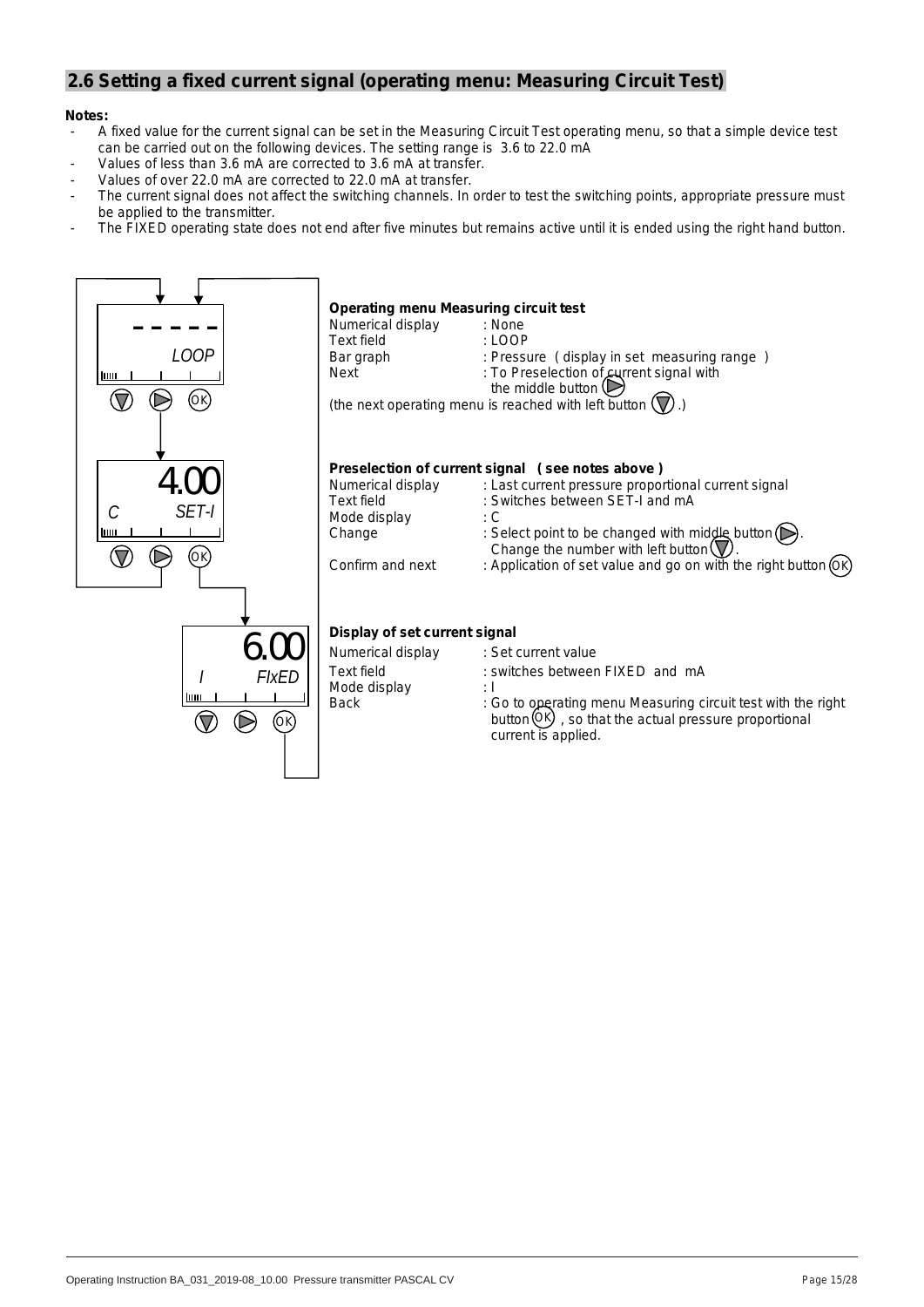# **2.7 Setting the current value for the alarm status (operating menu: Alarm State)**

#### **Notes :**

- The following errors trigger alarms : Under/overtemperature/ under/overpressure, faulty sensor, data storage error, program sequence error, error in the parameter data
- The alarm status is to be selected in the Alarm State operating menu, i.e.. : Alarm HI = Current in error/ alarm status greater than 21.0 mA Alarm LO = Current in error/ alarm status less than 3.6 mA

![](_page_15_Figure_4.jpeg)

Skip back to the measuring value display: Press the left and middle buttons briefly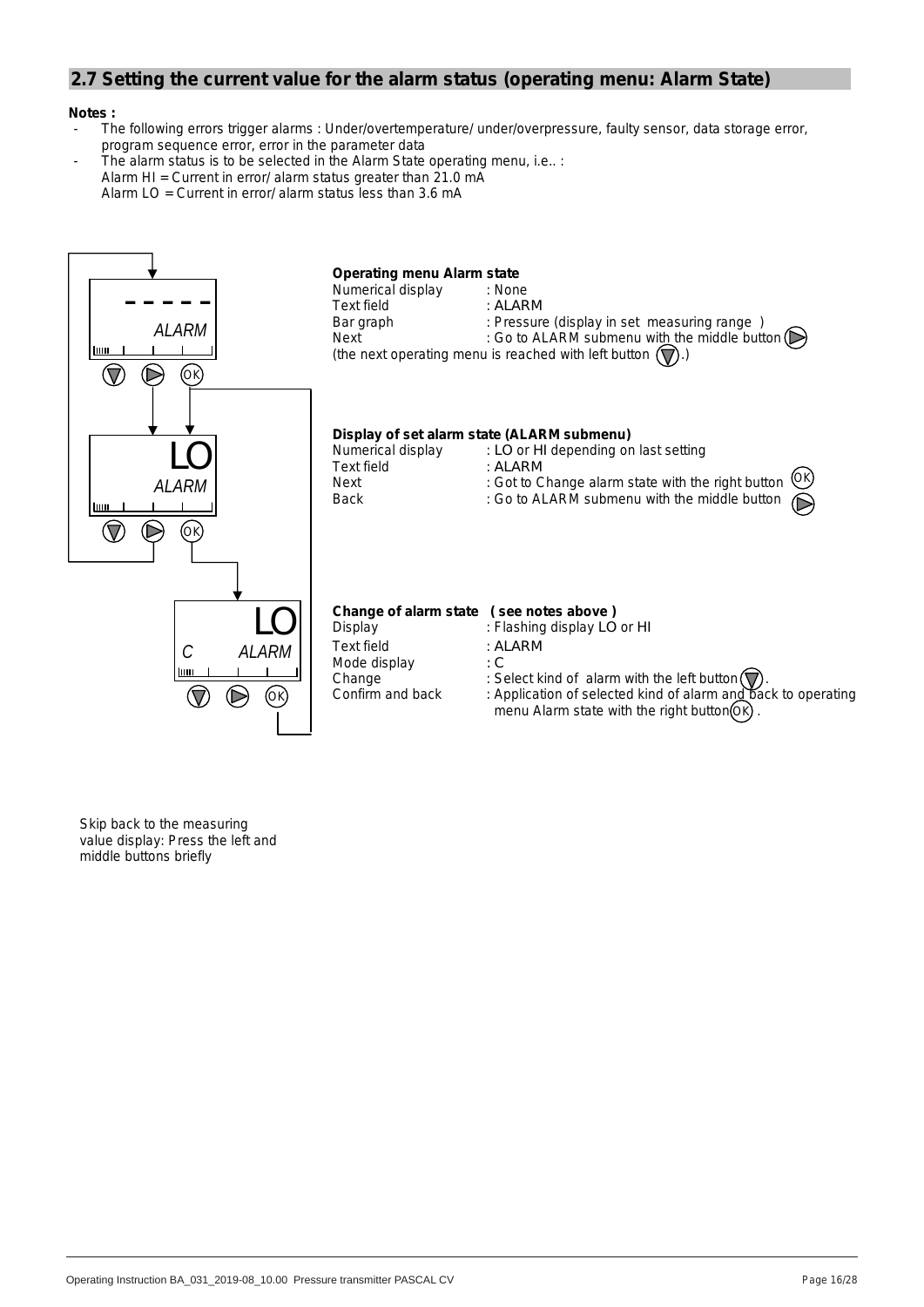# **2.8 Adjusting the current output (operating menu: Current Trimming)**

### **Notes :**

- Adjustment of the output current circuit
- The value read from a measuring device contained in the circuit is used as the input value.
- The correction to the current signal is derived from this value and the set value (4 or 20 mA).

Example: The current signal in the zero point is to be adjusted. If the **4.000 FIXED** submenu is reached, the current signal is set to a value that should be 4 mA. For example you might read 4.023 mA on the measuring device. This value is entered in the "Change 4mA current signal" submenu. The transmitter then changes its signal by the differential amount so that when the **4.000 FIXED** submenu is reached, 4.000 mA can be read on the measuring device. A corresponding change is also made in the range value, so that this must also be checked and corrected as follows.

![](_page_16_Figure_6.jpeg)

Skip back to the measuring value display: Press the left and middle buttons briefly

It might be necessary to repeat the procedure in order to achieve the required accuracy.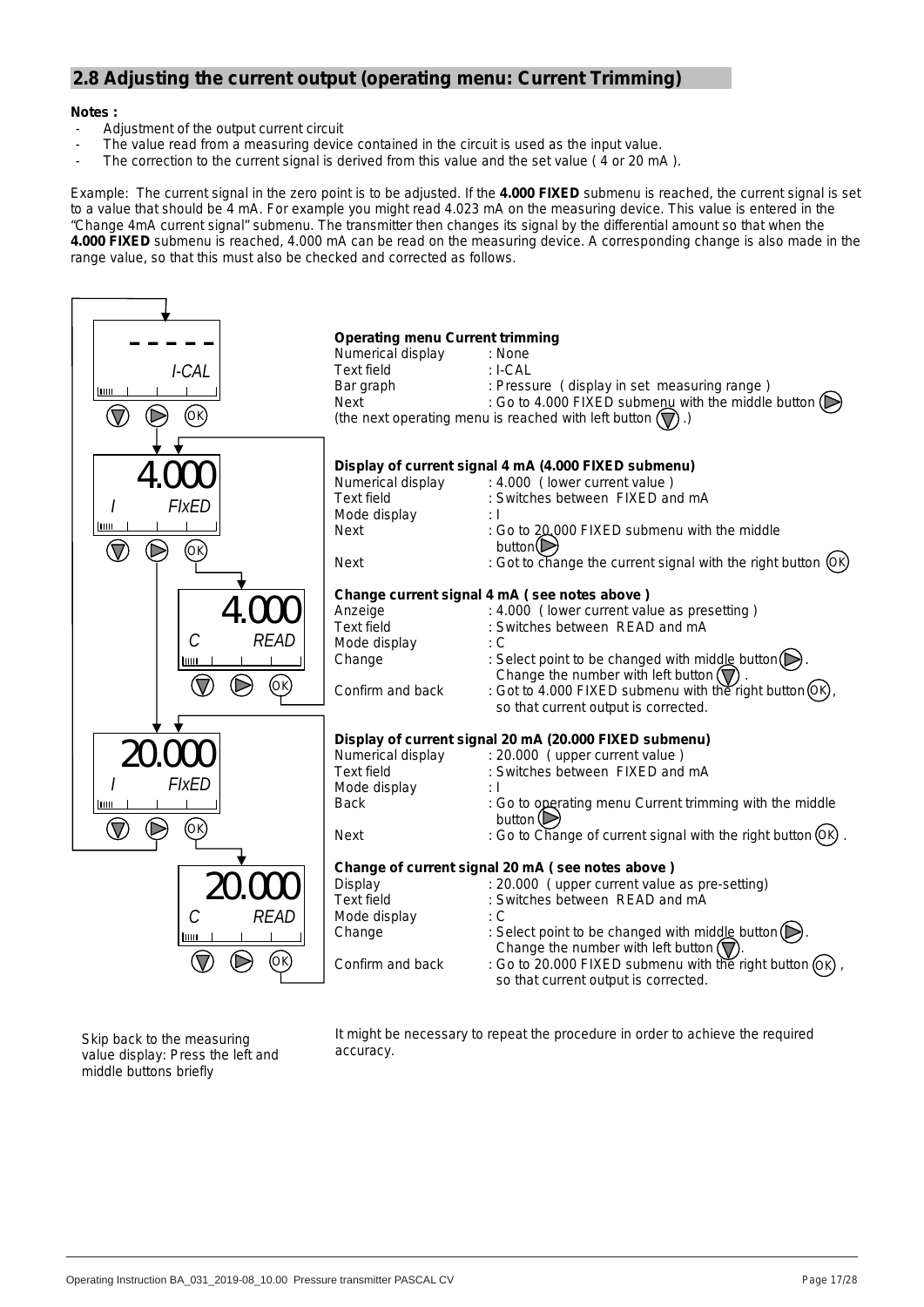## **2.9 Adjusting the measuring range limits (operating menu: Pressure Trimming)**

#### **Notes:**

The lower range value and the upper range value can be adjusted in this operating menu. In addition, it is also possible to correct errors caused by the installation position.

Notes:

The damping for this setting is always 0 sec. ( $\rightarrow$  damping delayed display)

Negative values are entered by setting the minus character at the point indicated by

Return to measuring value display:  $(\nabla)$  +  $(\nabla)$  Press both buttons briefly at the same time

In the case of absolute measuring ranges, the AUTO ZERO submenu is not available.

The AUTO ZERO submenu is used to correct errors caused by the installation position. Requirement: Ambient pressure at the pressure transmitter.

| P-CAL<br>luu<br>(Ok       | <b>Operating menu Pressure trimming</b><br>Numerical display<br>Text field<br>Bar graph<br>Next                     | : None<br>: P-CAI<br>: Pressure (display in set measuring range)<br>: Go to correct the mountipg error (AUTO ZERO submenu)<br>with the middle button $\Box$<br>(the next operating menu is reached with left button)                                                                                   |
|---------------------------|---------------------------------------------------------------------------------------------------------------------|--------------------------------------------------------------------------------------------------------------------------------------------------------------------------------------------------------------------------------------------------------------------------------------------------------|
| ZERO<br>шш<br>ΌΚ          | Numerical display<br>Text field<br>Next<br><b>Next</b>                                                              | Correction of the mounting error (AUTO ZERO submenu)<br>: AUTO<br>: ZERO<br>: Go to adjust the lower limit of nominal range with<br>pressure_default (ZERO submenu) with the middle<br>button $(D)$<br>: Go to correction mode with the right button (OK)                                              |
| 2.2<br>$P-OK$<br>C<br>lmu | <b>Execute correction</b><br>Numerical display<br>Text field<br>Mode display<br>Application and back<br><b>Back</b> | : Current pressure value display, e.g. . 2.2 (see notes<br>above)<br>: switches between P-OK and selected unit<br>÷С<br>: Go to AUTO ZERO submenu with the right button (OK<br>so that the display is set to zero.<br>: Go to AUTO ZERO submenu without correction with<br>the left button( $\nabla$ ) |

*Continued on next page*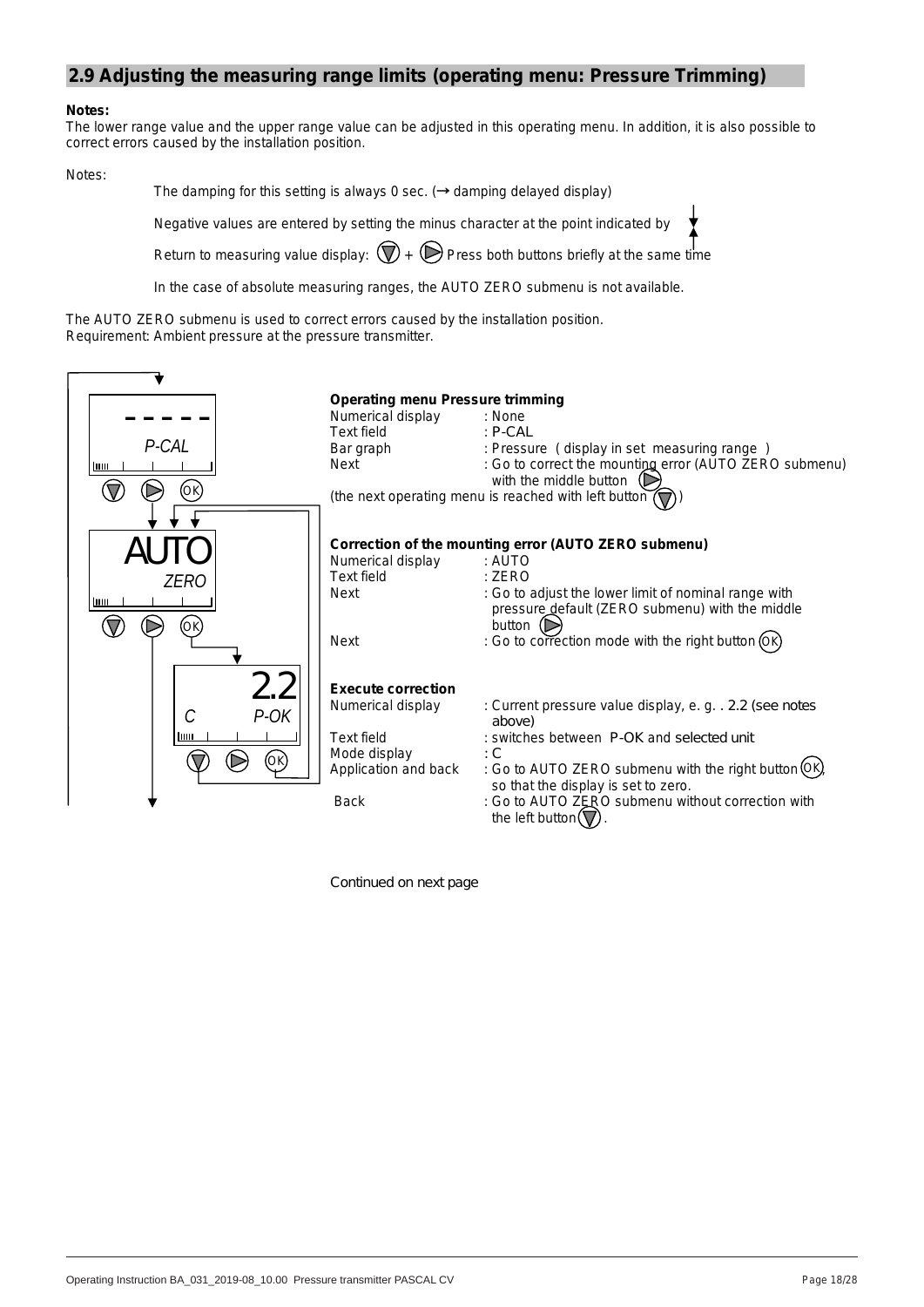## **Adjusting the measuring range limits (operating menu: Pressure Trimming)**  continued from page 18

#### Notes:

 The beginning and end of measurement do not have to be adjusted at the lower range value or upper range value. Pressure specifications near these points can be approached and adjusted (example: containers that cannot be completely emptied).

 The suggested values for ZERO and SPAN are set values in the Zero Point/Measuring Span operating menu; these can be changed to the actual pressure applied.

![](_page_18_Figure_4.jpeg)

Skip back to the measuring value display: Press the left and middle buttons briefly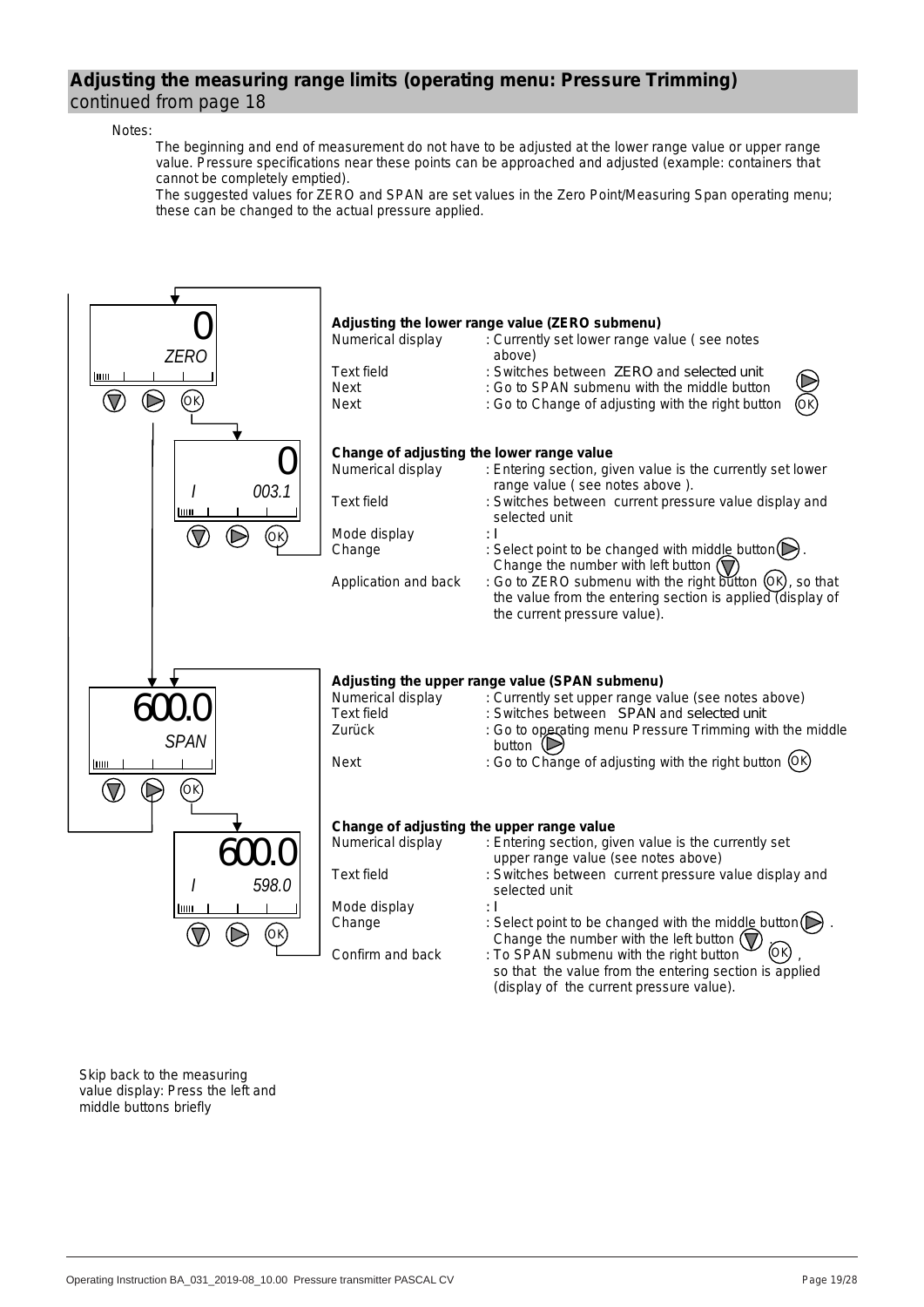# **2.10 Entering/changing the characteristic curve table (operating menu: Table Function)**

#### **Notes :**

- It is possible to assign pressure and output signals via a table function in the "Characteristic Curve" operating menu. The associated table must be defined here.
- Tables with 2 to 31 support points are possible; if larger values are entered, the value is set to 31.
- The assignments are to be made in ascending order; at *n* table points, *n* entries are expected for % and mA value.
- A number between 0 and 105 is expected as the % entry. Larger values are set to 105 %.
- A number between 3.8 and 20.8 is expected as the mA entry. Smaller values are set to 3.8 mA , while larger values are set to 20.8 mA.
- First the complete table is to be entered and the switched to the table function in the "FUNC" menu, as otherwise unexpected skips in the output signal can occur.

![](_page_19_Figure_8.jpeg)

### **Operating menu Table function**

| <b>Operating include rapid ranged</b> |                                                                   |
|---------------------------------------|-------------------------------------------------------------------|
| Numerical display                     | : None                                                            |
| Text field                            | : TABI F                                                          |
| Bar graph                             | : Pressure (display in set measuring range)                       |
| Next                                  | : Go to display number of table points (PTS submenu) with         |
|                                       | the middle button $(\triangleright)$                              |
|                                       | (the next operating menu is reached with left button $(\nabla)$ ) |

(the next operating menu is reached with left button  $(\bigvee)$ )

#### **Display number of table points (PTS submenu)**

| Numerical display | (number of table points)<br>: e. a. 3                               |
|-------------------|---------------------------------------------------------------------|
| Text field        | · PTS                                                               |
| Next              | $\odot$<br>: Go to display first table point with the middle button |
| Next              | ÕК)<br>: Go to change number of table points with the right button  |

#### **Change number of table points ( see notes above )**

| : 3                                                                                                                   |
|-----------------------------------------------------------------------------------------------------------------------|
| : PTS                                                                                                                 |
| : C                                                                                                                   |
| : Select point to be changed with middle button $(\triangleright)$ .<br>Change the number with left button $(\nabla)$ |
| : Go to PTS submenu with the right button (OK), so<br>that the set value is applied.                                  |
|                                                                                                                       |

#### **Display first table point (PT01 submenu)**

| Numerical display | $: 0.0$ (1st table point in %)                                   |
|-------------------|------------------------------------------------------------------|
| Text field        | : Switches between $PTQ1$ and %                                  |
| Next              | : Go to display power value of first table point with the middle |

button  $(\triangleright)$ Next : Go to change percent value with the right button (OK

## **Change percent value of first table point (see notes above )**

|                  | <u>UNANYO DONOVIN'I ANAO ON'NI ON NAMO DOMIN'IOUU NUMU AMUI VI</u>                                                            |
|------------------|-------------------------------------------------------------------------------------------------------------------------------|
| Display          | : 0.0                                                                                                                         |
| Text field       | : Switches between PTØ1 and %                                                                                                 |
| Mode display     | ÷С                                                                                                                            |
| Change           | : Select point to be changed with the middle button $(\triangleright)$<br>Change the number with the left button $(\nabla)$ . |
| Confirm and back | : Got to PT01 submenu with the right button $\widehat{OR}$ ,<br>so that the set value is applied.                             |

Continued next page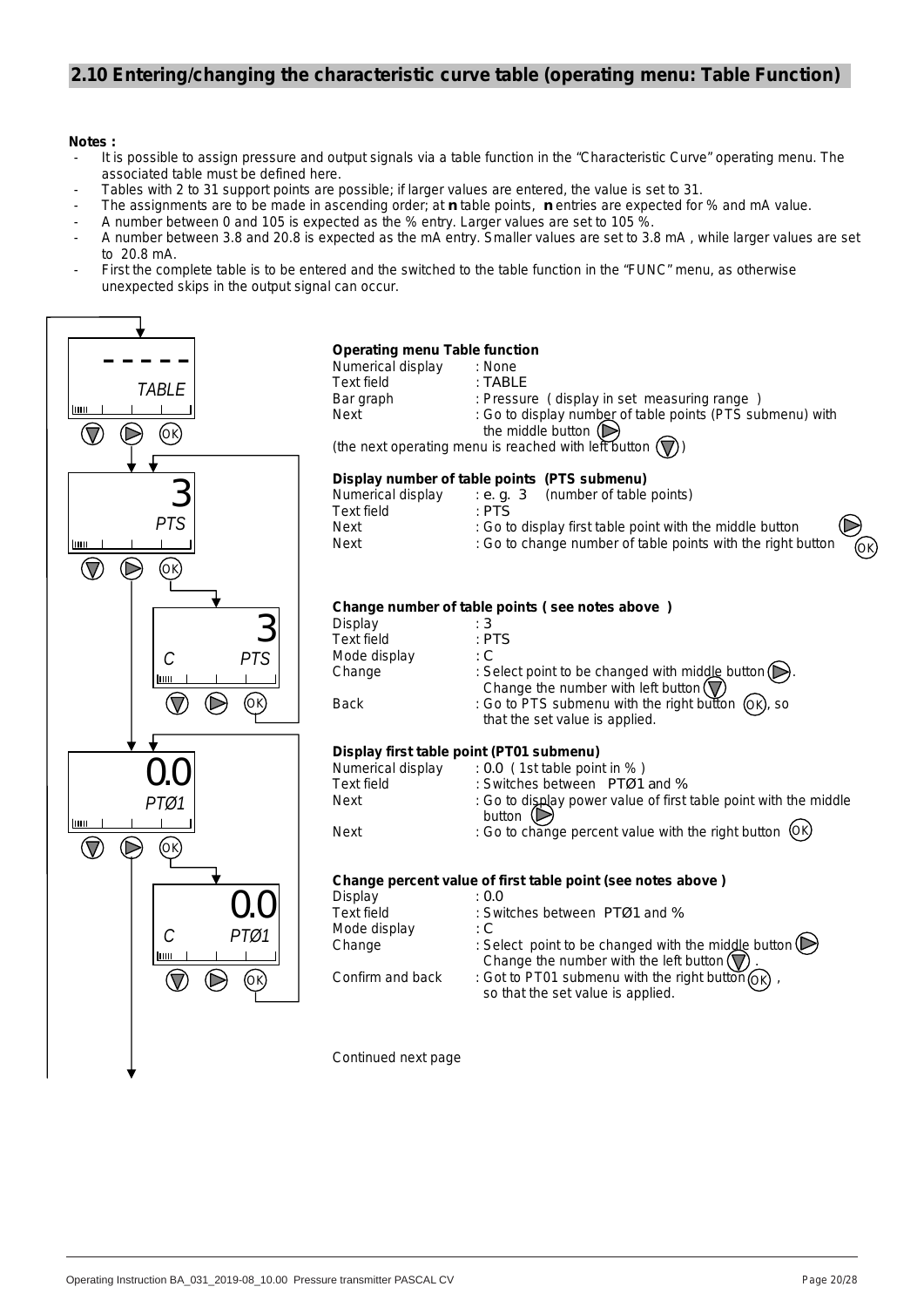# **Entering/ changing the characteristic curve table (operating menu: Table Function)** continued from page 20

![](_page_20_Figure_1.jpeg)

Skip back to the measuring value display: Press the left and middle buttons briefly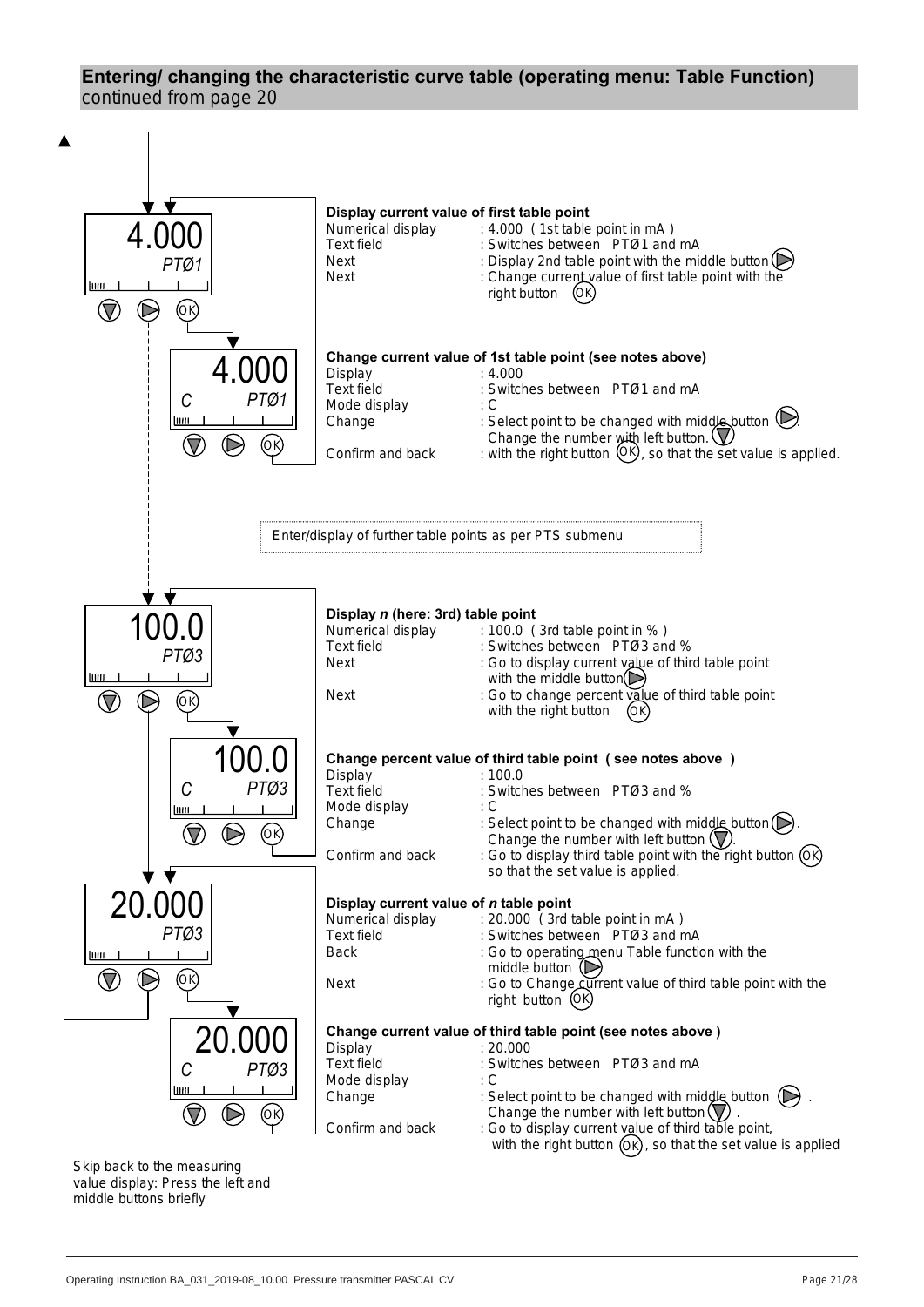# **2.11 Testing module compatibility (operating menu: System Info)**

#### **Notes :**

This menu can be used to test the hardware and software compatibility of the modules used. In addition, it entails an option for checking whether changes have been made on the basis of the parameter change number. Submenus are only displayed if the relevant module has been found.

- 
- ChCnt : Total number of parameter changes<br>SnBAS : Serial number of the basic module
- SnBAS : Serial number of the basic module<br>SnLCD : Serial number of the display modul - SnLCD : Serial number of the display module
- SnSw : Serial number of the switching module<br>- SnHRT : Serial number for HART mode
- : Serial number for HART mode
- 
- "-O-K-" : Modules can work with each other<br>"ERROR" : Module has been found but is inco Module has been found but is incompatible
- 
- "HwRev" : Hardware version of the corresponding module<br>"SwRev" : Software version of the corresponding module : Software version of the corresponding module
- SnSEN : Serial number of the sensor module

![](_page_21_Figure_13.jpeg)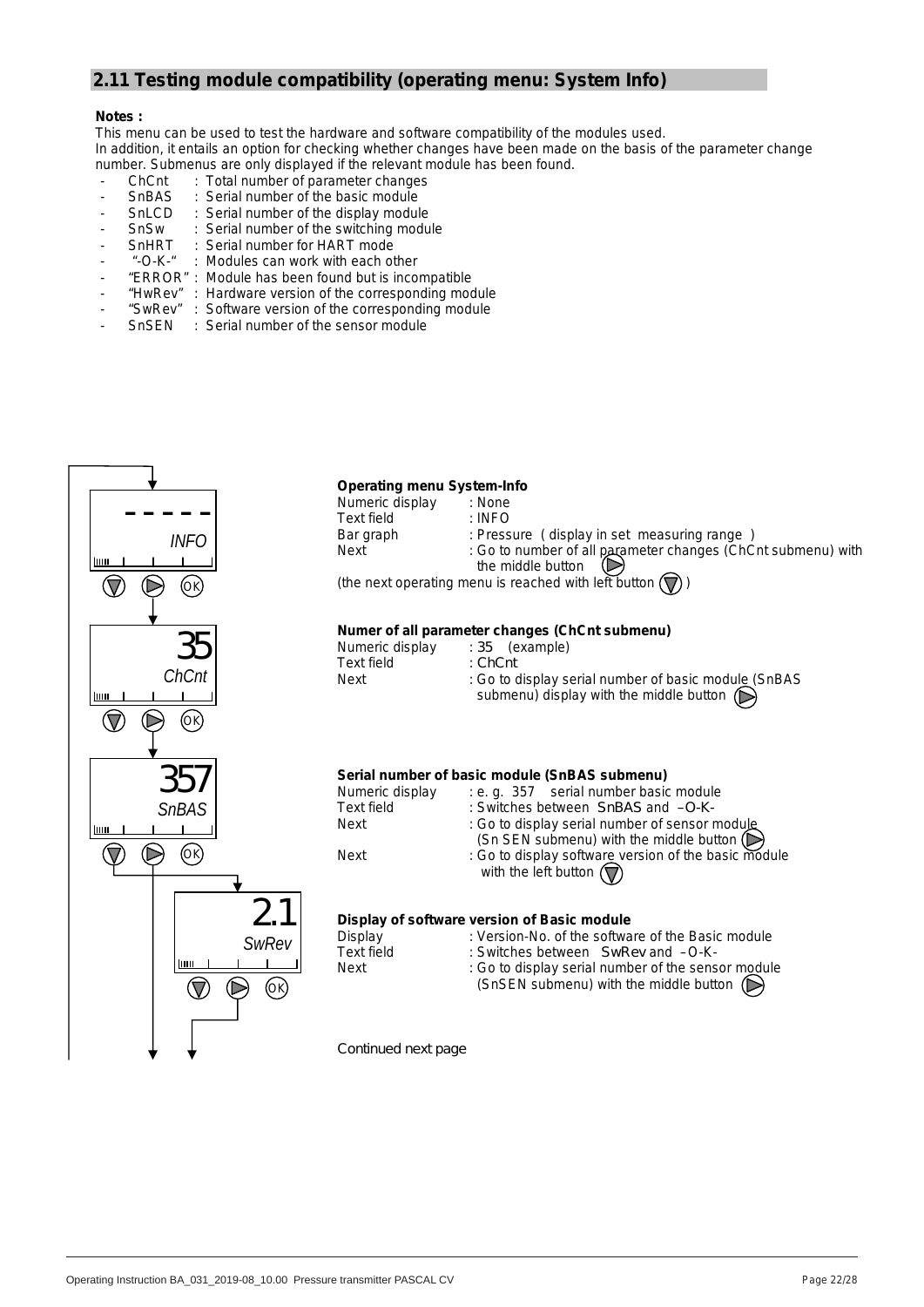## **Testing module compatibility (operating menu: System Info)** continued from page 22

![](_page_22_Figure_1.jpeg)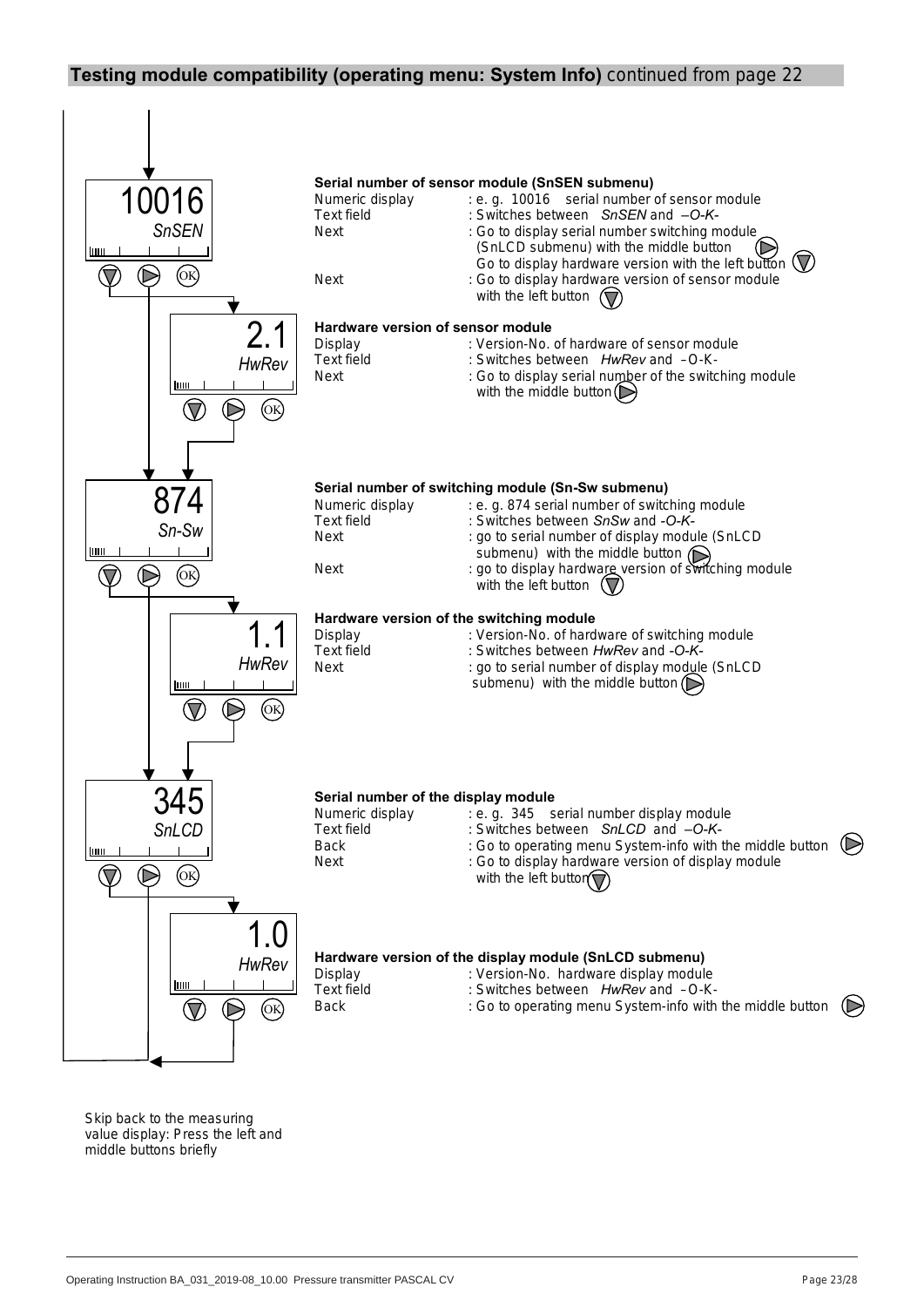## **2.12 Restoring the settings according to data sheet (operating menu: Factory Data Reset)**

#### **Notes:**

In the case of the factory data RESET all entered parameters are reset to the specification sheet data. The adjustment of the transmitter is reset to the factory setting. The transmitter executes a warmstart after the factory data has been restored, i.e. it is in Measuring value display mode.

![](_page_23_Figure_3.jpeg)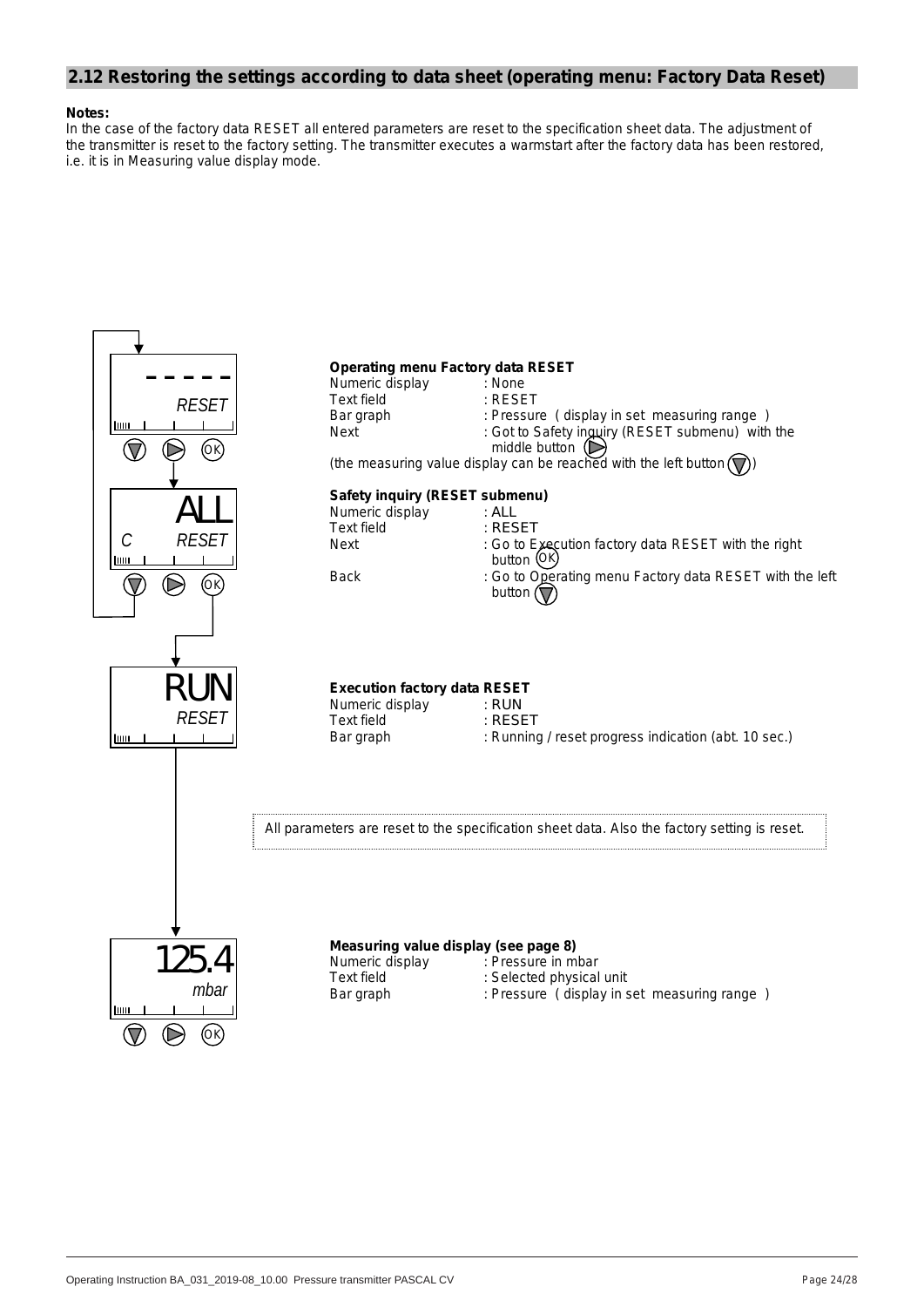# **2.13 Parameter setting for switching channel 1 (operating menu: Switching points / Hysteresis / Switching function [1] )**

## **Notes :**

- These settings apply to switching channel 1 only
- The switching points may not be within the measuring range (4...20 mA), but can be in nominal range +5%.
- Set parameters are preserved even when the switching module is removed.
- The switching contacts are opened if the transmitter detects an error.

![](_page_24_Figure_6.jpeg)

*Continued on next page*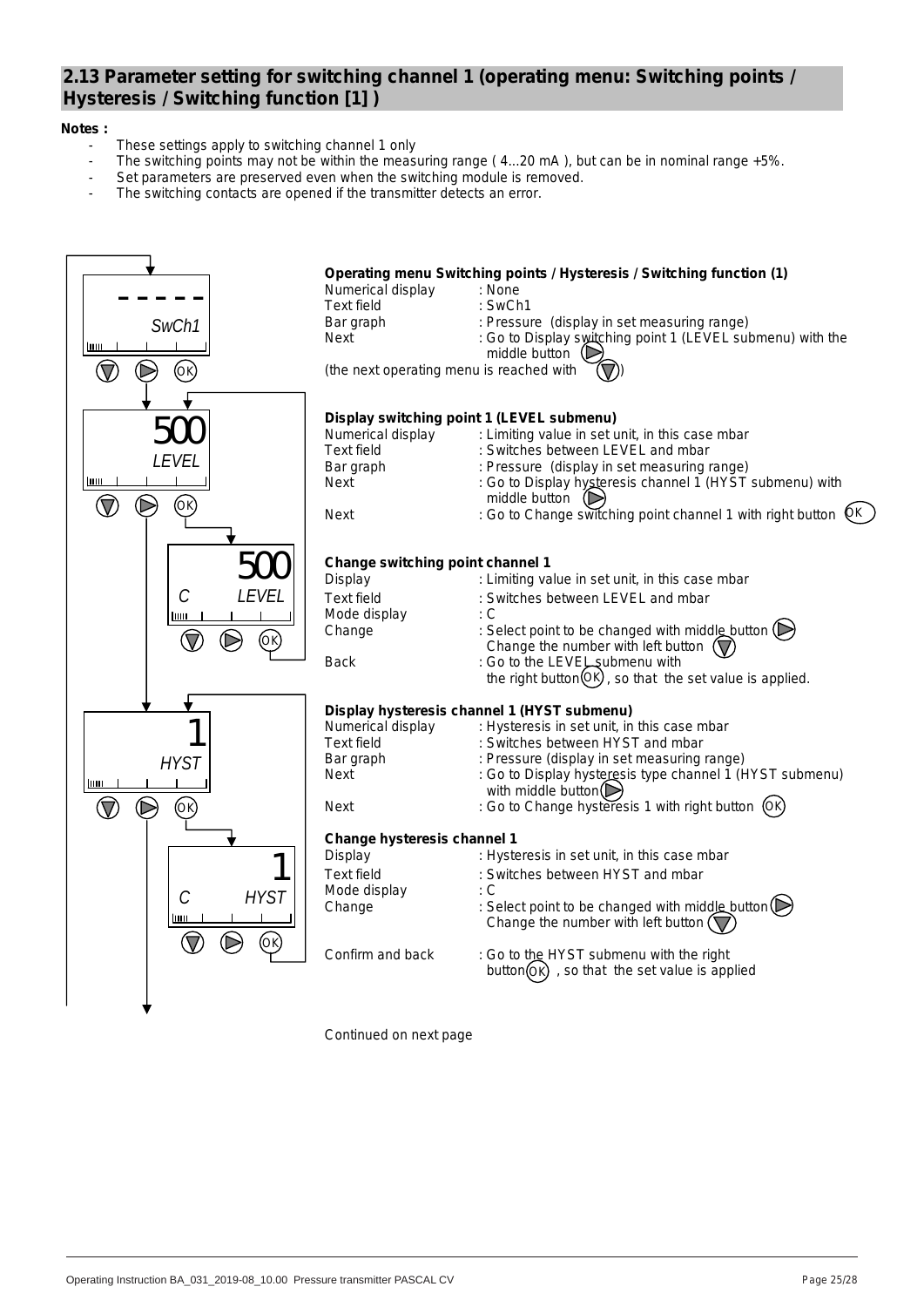# **Parameter setting for switching channel 1 (operating menu: Switching points / Hysteresis / Switching function [1] )** continued from page 26

![](_page_25_Figure_1.jpeg)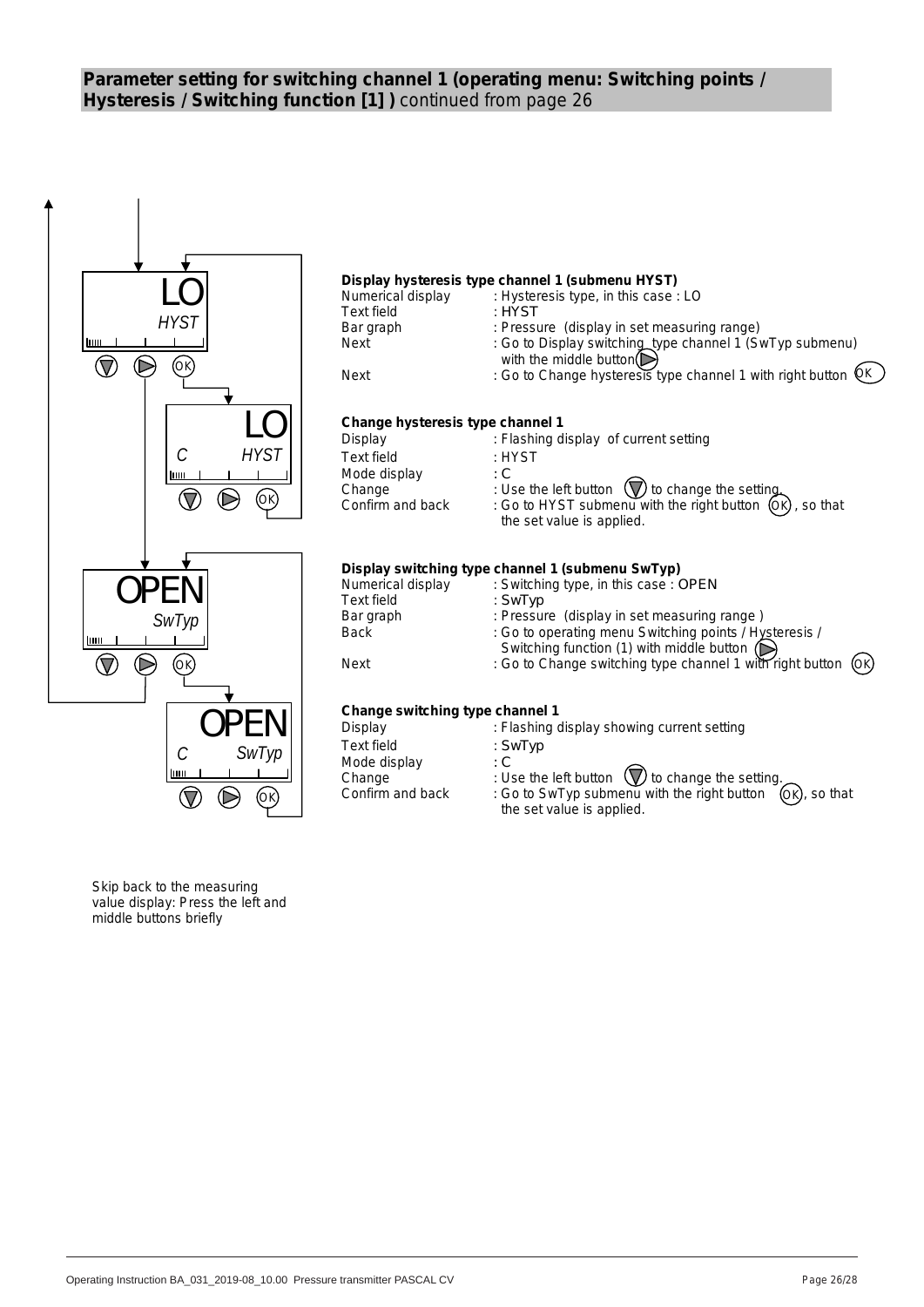## **2.13 Parameter setting for switching channel 2 (operating menu: Switching points / Hysteresis / Switching function [2] )**

## **Notes :**

- These settings apply to switching channel 2 only
- The switching points may not be within the measuring range (4...20 mA), but can be in nominal range +5%.
- Set parameters are preserved even when the switching module is removed.
- The switching contacts are opened if the transmitter detects an error.

![](_page_26_Figure_6.jpeg)

*Continued on next page*